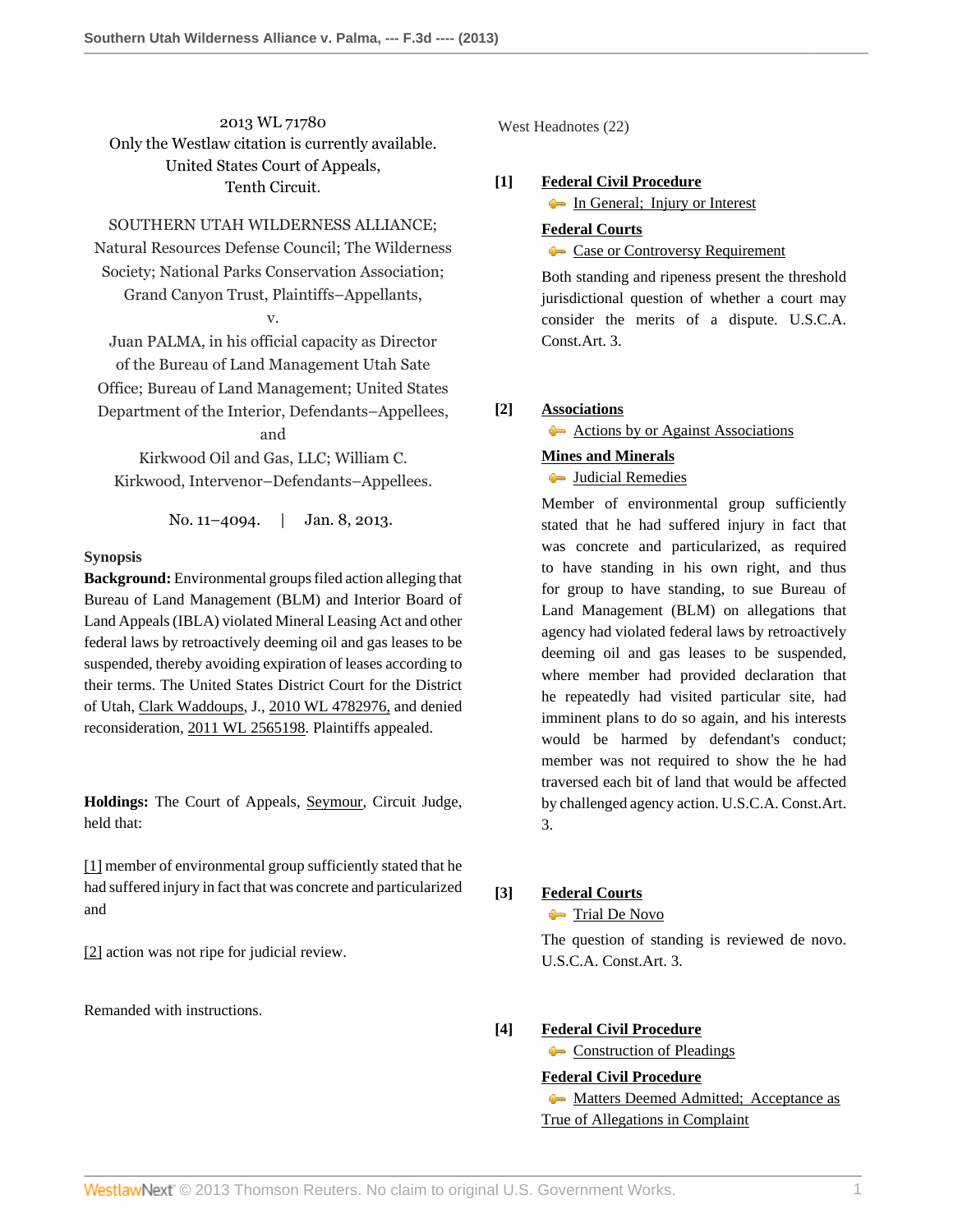## **[Federal Courts](http://www.westlaw.com/Browse/Home/KeyNumber/170B/View.html?docGuid=I88675e9759b311e280719c3f0e80bdd0&originationContext=document&vr=3.0&rs=cblt1.0&transitionType=DocumentItem&contextData=(sc.Search))**

### **[Presumptions in General](http://www.westlaw.com/Browse/Home/KeyNumber/170Bk791/View.html?docGuid=I88675e9759b311e280719c3f0e80bdd0&originationContext=document&vr=3.0&rs=cblt1.0&transitionType=DocumentItem&contextData=(sc.Search))**

When evaluating a plaintiff's standing at the stage of a motion to dismiss on the pleadings, both the trial and reviewing courts must accept as true all material allegations of the complaint, and must construe the complaint in favor of the complaining party; the statements made in the affidavits must be construed in the light most favorable to the plaintiff. U.S.C.A. Const.Art. 3; [Fed.Rules Civ.Proc.Rule 12\(c\), 28 U.S.C.A.](http://www.westlaw.com/Link/Document/FullText?findType=L&pubNum=1004365&cite=USFRCPR12&originatingDoc=I88675e9759b311e280719c3f0e80bdd0&refType=LQ&originationContext=document&vr=3.0&rs=cblt1.0&transitionType=DocumentItem&contextData=(sc.Search))

## <span id="page-1-0"></span>**[\[5\]](#page-7-4) [Federal Civil Procedure](http://www.westlaw.com/Browse/Home/KeyNumber/170A/View.html?docGuid=I88675e9759b311e280719c3f0e80bdd0&originationContext=document&vr=3.0&rs=cblt1.0&transitionType=DocumentItem&contextData=(sc.Search))**

**[Pleading](http://www.westlaw.com/Browse/Home/KeyNumber/170Ak103.5/View.html?docGuid=I88675e9759b311e280719c3f0e80bdd0&originationContext=document&vr=3.0&rs=cblt1.0&transitionType=DocumentItem&contextData=(sc.Search))** 

#### **[Federal Civil Procedure](http://www.westlaw.com/Browse/Home/KeyNumber/170A/View.html?docGuid=I88675e9759b311e280719c3f0e80bdd0&originationContext=document&vr=3.0&rs=cblt1.0&transitionType=DocumentItem&contextData=(sc.Search))**

[Construction of Pleadings](http://www.westlaw.com/Browse/Home/KeyNumber/170Ak1829/View.html?docGuid=I88675e9759b311e280719c3f0e80bdd0&originationContext=document&vr=3.0&rs=cblt1.0&transitionType=DocumentItem&contextData=(sc.Search))

At the pleading stage, general factual allegations of injury resulting from the defendant's conduct may suffice to establish standing, for on a motion to dismiss for lack of standing a court presumes that general allegations embrace those specific facts that are necessary to support the claim. U.S.C.A. Const.Art. 3; [Fed.Rules Civ.Proc.Rule](http://www.westlaw.com/Link/Document/FullText?findType=L&pubNum=1004365&cite=USFRCPR12&originatingDoc=I88675e9759b311e280719c3f0e80bdd0&refType=LQ&originationContext=document&vr=3.0&rs=cblt1.0&transitionType=DocumentItem&contextData=(sc.Search)) [12\(c\), 28 U.S.C.A.](http://www.westlaw.com/Link/Document/FullText?findType=L&pubNum=1004365&cite=USFRCPR12&originatingDoc=I88675e9759b311e280719c3f0e80bdd0&refType=LQ&originationContext=document&vr=3.0&rs=cblt1.0&transitionType=DocumentItem&contextData=(sc.Search))

# <span id="page-1-1"></span>**[\[6\]](#page-7-5) [Federal Civil Procedure](http://www.westlaw.com/Browse/Home/KeyNumber/170A/View.html?docGuid=I88675e9759b311e280719c3f0e80bdd0&originationContext=document&vr=3.0&rs=cblt1.0&transitionType=DocumentItem&contextData=(sc.Search))**

**In General**; Injury or Interest

#### **[Federal Civil Procedure](http://www.westlaw.com/Browse/Home/KeyNumber/170A/View.html?docGuid=I88675e9759b311e280719c3f0e80bdd0&originationContext=document&vr=3.0&rs=cblt1.0&transitionType=DocumentItem&contextData=(sc.Search))**

**[Effect of Amendment](http://www.westlaw.com/Browse/Home/KeyNumber/170Ak852/View.html?docGuid=I88675e9759b311e280719c3f0e80bdd0&originationContext=document&vr=3.0&rs=cblt1.0&transitionType=DocumentItem&contextData=(sc.Search))** 

Where the original complaint has been superseded by an amended complaint, a court examines the amended complaint in assessing a plaintiff's claims, including the allegations in support of standing; nevertheless, standing is determined at the time the action is brought and a court generally looks to when the complaint was first filed, not to subsequent events to determine if a plaintiff has standing. U.S.C.A. Const.Art. 3.

## <span id="page-1-2"></span>**[\[7\]](#page-7-6) [Federal Civil Procedure](http://www.westlaw.com/Browse/Home/KeyNumber/170A/View.html?docGuid=I88675e9759b311e280719c3f0e80bdd0&originationContext=document&vr=3.0&rs=cblt1.0&transitionType=DocumentItem&contextData=(sc.Search))**

[In General; Injury or Interest](http://www.westlaw.com/Browse/Home/KeyNumber/170Ak103.2/View.html?docGuid=I88675e9759b311e280719c3f0e80bdd0&originationContext=document&vr=3.0&rs=cblt1.0&transitionType=DocumentItem&contextData=(sc.Search))

**[Federal Courts](http://www.westlaw.com/Browse/Home/KeyNumber/170B/View.html?docGuid=I88675e9759b311e280719c3f0e80bdd0&originationContext=document&vr=3.0&rs=cblt1.0&transitionType=DocumentItem&contextData=(sc.Search))**

[Case or Controversy Requirement](http://www.westlaw.com/Browse/Home/KeyNumber/170Bk12/View.html?docGuid=I88675e9759b311e280719c3f0e80bdd0&originationContext=document&vr=3.0&rs=cblt1.0&transitionType=DocumentItem&contextData=(sc.Search))

The standing doctrine is an essential and unchanging part of the case-or-controversy requirement of Article III; absent a plaintiff with constitutional standing, federal courts lack jurisdiction. U.S.C.A. Const.Art. 3.

# <span id="page-1-3"></span>**[\[8\]](#page-7-7) [Federal Civil Procedure](http://www.westlaw.com/Browse/Home/KeyNumber/170A/View.html?docGuid=I88675e9759b311e280719c3f0e80bdd0&originationContext=document&vr=3.0&rs=cblt1.0&transitionType=DocumentItem&contextData=(sc.Search))**

[In General; Injury or Interest](http://www.westlaw.com/Browse/Home/KeyNumber/170Ak103.2/View.html?docGuid=I88675e9759b311e280719c3f0e80bdd0&originationContext=document&vr=3.0&rs=cblt1.0&transitionType=DocumentItem&contextData=(sc.Search))

## **[Federal Civil Procedure](http://www.westlaw.com/Browse/Home/KeyNumber/170A/View.html?docGuid=I88675e9759b311e280719c3f0e80bdd0&originationContext=document&vr=3.0&rs=cblt1.0&transitionType=DocumentItem&contextData=(sc.Search))**

# **Causation**; Redressability

To satisfy Article III's standing requirements, a plaintiff must show: (1) it has suffered an injury in fact that is concrete and particularized and actual or imminent, not conjectural or hypothetical; (2) the injury is fairly traceable to the challenged action of the defendant; and (3) it is likely, as opposed to merely speculative, that the injury will be redressed by a favorable decision. U.S.C.A. Const.Art. 3.

# <span id="page-1-4"></span>**[\[9\]](#page-7-8) [Federal Civil Procedure](http://www.westlaw.com/Browse/Home/KeyNumber/170A/View.html?docGuid=I88675e9759b311e280719c3f0e80bdd0&originationContext=document&vr=3.0&rs=cblt1.0&transitionType=DocumentItem&contextData=(sc.Search))**

**Causation**; Redressability

The element of traceability of the standing inquiry requires the plaintiff to show that the defendant is responsible for the injury, rather than some other party not before the court, and the requirement of redressability ensures that the injury can likely be ameliorated by a favorable decision. U.S.C.A. Const.Art. 3.

#### <span id="page-1-5"></span>**[\[10\]](#page-8-0) [Associations](http://www.westlaw.com/Browse/Home/KeyNumber/41/View.html?docGuid=I88675e9759b311e280719c3f0e80bdd0&originationContext=document&vr=3.0&rs=cblt1.0&transitionType=DocumentItem&contextData=(sc.Search))**

### [Actions by or Against Associations](http://www.westlaw.com/Browse/Home/KeyNumber/41k20/View.html?docGuid=I88675e9759b311e280719c3f0e80bdd0&originationContext=document&vr=3.0&rs=cblt1.0&transitionType=DocumentItem&contextData=(sc.Search))

An association has standing to bring suit on behalf of its members when its members otherwise would have standing to sue in their own right, the interests at stake are germane to the organization's purpose, and neither the claim asserted nor the relief requested requires the participation of individual members in the lawsuit. U.S.C.A. Const.Art. 3.

<span id="page-1-6"></span>**[\[11\]](#page-9-0) [Federal Civil Procedure](http://www.westlaw.com/Browse/Home/KeyNumber/170A/View.html?docGuid=I88675e9759b311e280719c3f0e80bdd0&originationContext=document&vr=3.0&rs=cblt1.0&transitionType=DocumentItem&contextData=(sc.Search))**

[In General; Injury or Interest](http://www.westlaw.com/Browse/Home/KeyNumber/170Ak103.2/View.html?docGuid=I88675e9759b311e280719c3f0e80bdd0&originationContext=document&vr=3.0&rs=cblt1.0&transitionType=DocumentItem&contextData=(sc.Search))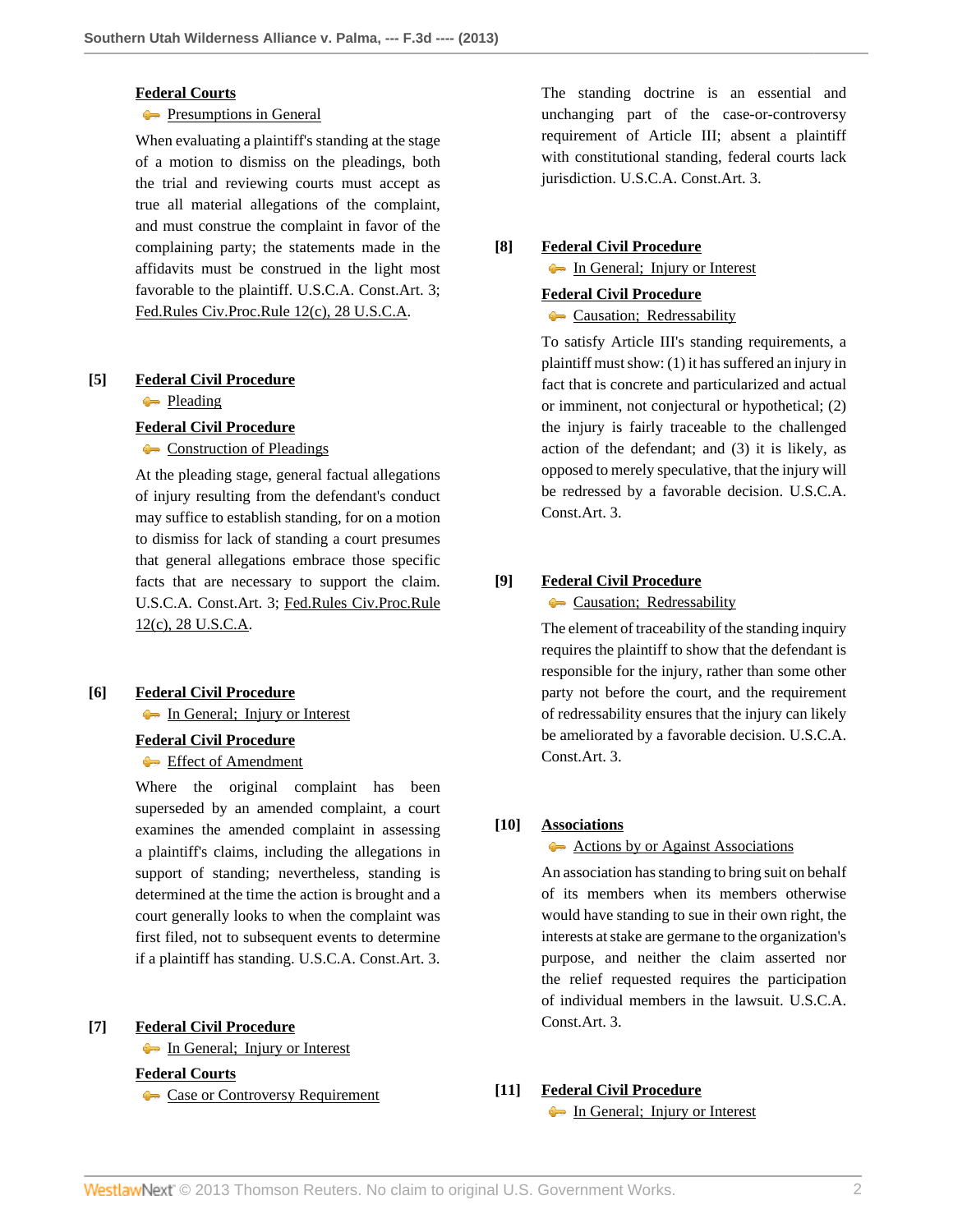The purpose of the injury-in-fact requirement of Article III is to ensure only those having a direct stake in the outcome, and not those having abstract concerns, may have access to the courts. U.S.C.A. Const.Art. 3.

## <span id="page-2-1"></span>**[\[12\]](#page-9-1) [Federal Civil Procedure](http://www.westlaw.com/Browse/Home/KeyNumber/170A/View.html?docGuid=I88675e9759b311e280719c3f0e80bdd0&originationContext=document&vr=3.0&rs=cblt1.0&transitionType=DocumentItem&contextData=(sc.Search))**

[Rights of Third Parties or Public](http://www.westlaw.com/Browse/Home/KeyNumber/170Ak103.4/View.html?docGuid=I88675e9759b311e280719c3f0e80bdd0&originationContext=document&vr=3.0&rs=cblt1.0&transitionType=DocumentItem&contextData=(sc.Search))

Where the plaintiff is not himself the object of the government action or inaction he challenges, standing is not precluded, but it is ordinarily substantially more difficult to establish. U.S.C.A. Const.Art. 3.

### <span id="page-2-2"></span>**[\[13\]](#page-9-2) [Environmental Law](http://www.westlaw.com/Browse/Home/KeyNumber/149E/View.html?docGuid=I88675e9759b311e280719c3f0e80bdd0&originationContext=document&vr=3.0&rs=cblt1.0&transitionType=DocumentItem&contextData=(sc.Search))**

[Cognizable Interests and Injuries, in General](http://www.westlaw.com/Browse/Home/KeyNumber/149Ek651/View.html?docGuid=I88675e9759b311e280719c3f0e80bdd0&originationContext=document&vr=3.0&rs=cblt1.0&transitionType=DocumentItem&contextData=(sc.Search)) As a general rule, environmental plaintiffs adequately allege injury in fact when they aver that they use the affected area and are persons for whom the aesthetic and recreational values of the area will be lessened by the challenged activity; while generalized harm to the forest or the environment will not alone support standing, if that harm in fact affects the recreational or even the mere esthetic interests of the plaintiff, that will suffice. U.S.C.A. Const.Art. 3.

#### <span id="page-2-3"></span>**[\[14\]](#page-10-0) [Federal Civil Procedure](http://www.westlaw.com/Browse/Home/KeyNumber/170A/View.html?docGuid=I88675e9759b311e280719c3f0e80bdd0&originationContext=document&vr=3.0&rs=cblt1.0&transitionType=DocumentItem&contextData=(sc.Search))**

## **[In General; Injury or Interest](http://www.westlaw.com/Browse/Home/KeyNumber/170Ak103.2/View.html?docGuid=I88675e9759b311e280719c3f0e80bdd0&originationContext=document&vr=3.0&rs=cblt1.0&transitionType=DocumentItem&contextData=(sc.Search))**

Although "imminence" is a somewhat elastic concept, its purpose in the standing formulation is to ensure that the alleged injury is not too speculative for Article III purposes, i.e., that the injury is certainly impending. U.S.C.A. Const.Art. 3.

### <span id="page-2-0"></span>**[\[15\]](#page-11-0) [Mines and Minerals](http://www.westlaw.com/Browse/Home/KeyNumber/260/View.html?docGuid=I88675e9759b311e280719c3f0e80bdd0&originationContext=document&vr=3.0&rs=cblt1.0&transitionType=DocumentItem&contextData=(sc.Search))**

## **[Judicial Remedies](http://www.westlaw.com/Browse/Home/KeyNumber/260k5.1(9)/View.html?docGuid=I88675e9759b311e280719c3f0e80bdd0&originationContext=document&vr=3.0&rs=cblt1.0&transitionType=DocumentItem&contextData=(sc.Search))**

Environmental groups' action, which had alleged that Bureau of Land Management (BLM) had violated federal laws by retroactively deeming oil and gas leases to be suspended, was not ripe for judicial review, since such suspension was interim decision and lessee had not taken any

concrete action in decades to develop oil and gas on leases other than to apply to convert them to combined hydrocarbon leases (CHLs) and had consistently disclaimed any right to engage in operations on leases while its CHL applications were under review. U.S.C.A. Const.Art. 3; [43](http://www.westlaw.com/Link/Document/FullText?findType=L&pubNum=1000547&cite=43CFRS3103.4-4&originationContext=document&vr=3.0&rs=cblt1.0&transitionType=DocumentItem&contextData=(sc.Search)#co_pp_a83b000018c76) [C.F.R. § 3103.4–4\(b\).](http://www.westlaw.com/Link/Document/FullText?findType=L&pubNum=1000547&cite=43CFRS3103.4-4&originationContext=document&vr=3.0&rs=cblt1.0&transitionType=DocumentItem&contextData=(sc.Search)#co_pp_a83b000018c76)

### <span id="page-2-4"></span>**[\[16\]](#page-11-1) [Federal Courts](http://www.westlaw.com/Browse/Home/KeyNumber/170B/View.html?docGuid=I88675e9759b311e280719c3f0e80bdd0&originationContext=document&vr=3.0&rs=cblt1.0&transitionType=DocumentItem&contextData=(sc.Search))**

[Case or Controversy Requirement](http://www.westlaw.com/Browse/Home/KeyNumber/170Bk12/View.html?docGuid=I88675e9759b311e280719c3f0e80bdd0&originationContext=document&vr=3.0&rs=cblt1.0&transitionType=DocumentItem&contextData=(sc.Search))

The ripeness doctrine is drawn both from Article III limitations on judicial power and from prudential reasons for refusing to exercise jurisdiction. U.S.C.A. Const.Art. 3.

## <span id="page-2-5"></span>**[\[17\]](#page-11-2) [Administrative Law and Procedure](http://www.westlaw.com/Browse/Home/KeyNumber/15A/View.html?docGuid=I88675e9759b311e280719c3f0e80bdd0&originationContext=document&vr=3.0&rs=cblt1.0&transitionType=DocumentItem&contextData=(sc.Search))**

### **Finality**; Ripeness

The ripeness doctrine prevents courts from entangling themselves in abstract disagreements over administrative policies, while also protecting the agencies from judicial interference until an administrative decision has been formalized and its effects felt in a concrete way by the challenging parties. U.S.C.A. Const.Art. 3.

#### <span id="page-2-6"></span>**[\[18\]](#page-11-3) [Federal Courts](http://www.westlaw.com/Browse/Home/KeyNumber/170B/View.html?docGuid=I88675e9759b311e280719c3f0e80bdd0&originationContext=document&vr=3.0&rs=cblt1.0&transitionType=DocumentItem&contextData=(sc.Search))**

#### [Case or Controversy Requirement](http://www.westlaw.com/Browse/Home/KeyNumber/170Bk12/View.html?docGuid=I88675e9759b311e280719c3f0e80bdd0&originationContext=document&vr=3.0&rs=cblt1.0&transitionType=DocumentItem&contextData=(sc.Search))

When evaluating ripeness, the central focus is on whether the case involves uncertain or contingent future events that may not occur as anticipated, or indeed may not occur at all. U.S.C.A. Const.Art. 3.

## <span id="page-2-7"></span>**[\[19\]](#page-11-4) [Administrative Law and Procedure](http://www.westlaw.com/Browse/Home/KeyNumber/15A/View.html?docGuid=I88675e9759b311e280719c3f0e80bdd0&originationContext=document&vr=3.0&rs=cblt1.0&transitionType=DocumentItem&contextData=(sc.Search))**

## **Finality**; Ripeness

When deciding whether an agency's decision is ripe for judicial review, a court examines both the fitness of the issues for judicial decision and the hardship to the parties of withholding court consideration. U.S.C.A. Const.Art. 3.

#### <span id="page-2-8"></span>**[\[20\]](#page-11-5) [Administrative Law and Procedure](http://www.westlaw.com/Browse/Home/KeyNumber/15A/View.html?docGuid=I88675e9759b311e280719c3f0e80bdd0&originationContext=document&vr=3.0&rs=cblt1.0&transitionType=DocumentItem&contextData=(sc.Search))**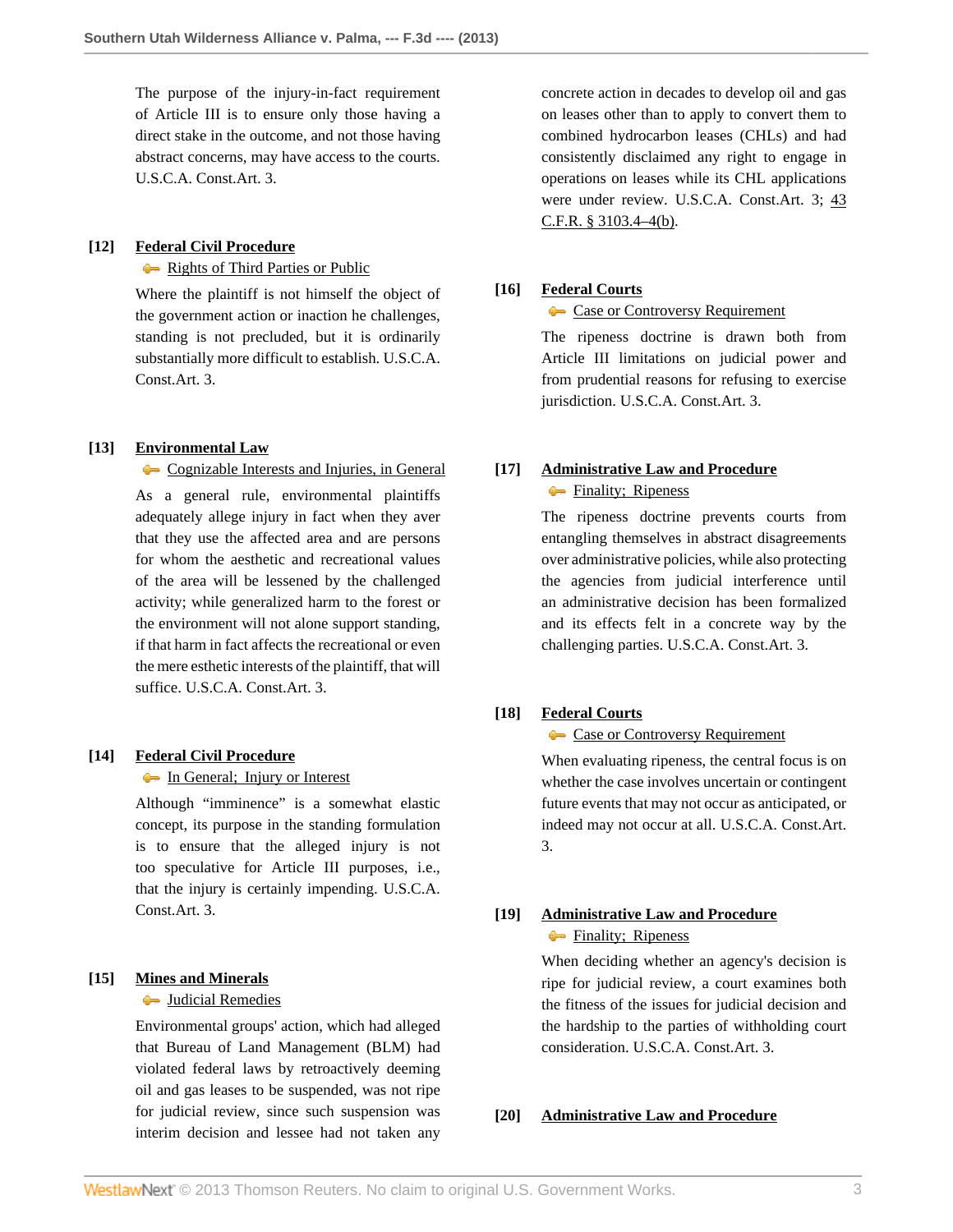### **Finality**; Ripeness

When deciding whether an agency's decision is ripe for judicial review, a court considers: (1) whether the issues in the case are purely legal; (2) whether the agency action involved is "final agency action" within the meaning of the Administrative Procedure Act; (3) whether the action has or will have a direct and immediate impact upon the plaintiff and (4) whether the resolution of the issues will promote effective enforcement and administration by the agency. U.S.C.A. Const.Art. 3; [5 U.S.C.A. § 704.](http://www.westlaw.com/Link/Document/FullText?findType=L&pubNum=1000546&cite=5USCAS704&originatingDoc=I88675e9759b311e280719c3f0e80bdd0&refType=LQ&originationContext=document&vr=3.0&rs=cblt1.0&transitionType=DocumentItem&contextData=(sc.Search))

## <span id="page-3-0"></span>**[\[21\]](#page-11-6) [Administrative Law and Procedure](http://www.westlaw.com/Browse/Home/KeyNumber/15A/View.html?docGuid=I88675e9759b311e280719c3f0e80bdd0&originationContext=document&vr=3.0&rs=cblt1.0&transitionType=DocumentItem&contextData=(sc.Search))**

**Finality**; Ripeness

Agency action is "final," and fit for judicial review, if it marks the consummation of the agency's decisionmaking process and is one by which rights or obligations have been determined, or from which legal consequences will flow. U.S.C.A. Const.Art. 3; [5 U.S.C.A. § 704.](http://www.westlaw.com/Link/Document/FullText?findType=L&pubNum=1000546&cite=5USCAS704&originatingDoc=I88675e9759b311e280719c3f0e80bdd0&refType=LQ&originationContext=document&vr=3.0&rs=cblt1.0&transitionType=DocumentItem&contextData=(sc.Search))

#### <span id="page-3-1"></span>**[\[22\]](#page-11-7) [Environmental Law](http://www.westlaw.com/Browse/Home/KeyNumber/149E/View.html?docGuid=I88675e9759b311e280719c3f0e80bdd0&originationContext=document&vr=3.0&rs=cblt1.0&transitionType=DocumentItem&contextData=(sc.Search))**

 $\leftarrow$  [Finality](http://www.westlaw.com/Browse/Home/KeyNumber/149Ek661/View.html?docGuid=I88675e9759b311e280719c3f0e80bdd0&originationContext=document&vr=3.0&rs=cblt1.0&transitionType=DocumentItem&contextData=(sc.Search))

#### **[Mines and Minerals](http://www.westlaw.com/Browse/Home/KeyNumber/260/View.html?docGuid=I88675e9759b311e280719c3f0e80bdd0&originationContext=document&vr=3.0&rs=cblt1.0&transitionType=DocumentItem&contextData=(sc.Search))**

**[Judicial Remedies](http://www.westlaw.com/Browse/Home/KeyNumber/260k5.1(9)/View.html?docGuid=I88675e9759b311e280719c3f0e80bdd0&originationContext=document&vr=3.0&rs=cblt1.0&transitionType=DocumentItem&contextData=(sc.Search))** 

In a typical case where the government leases mineral interests, environmental plaintiffs do not have to wait until drilling permits have been issued before they may bring suit because the issuance of the lease represents the irreversible and irretrievable commitment of public resources for private use. U.S.C.A. Const.Art. 3; [5 U.S.C.A.](http://www.westlaw.com/Link/Document/FullText?findType=L&pubNum=1000546&cite=5USCAS704&originatingDoc=I88675e9759b311e280719c3f0e80bdd0&refType=LQ&originationContext=document&vr=3.0&rs=cblt1.0&transitionType=DocumentItem&contextData=(sc.Search)) [§ 704;](http://www.westlaw.com/Link/Document/FullText?findType=L&pubNum=1000546&cite=5USCAS704&originatingDoc=I88675e9759b311e280719c3f0e80bdd0&refType=LQ&originationContext=document&vr=3.0&rs=cblt1.0&transitionType=DocumentItem&contextData=(sc.Search)) [43 C.F.R. § 3101.1–2](http://www.westlaw.com/Link/Document/FullText?findType=L&pubNum=1000547&cite=43CFRS3101.1-2&originatingDoc=I88675e9759b311e280719c3f0e80bdd0&refType=LQ&originationContext=document&vr=3.0&rs=cblt1.0&transitionType=DocumentItem&contextData=(sc.Search)).

Appeal from the United States District Court for the District of Utah (D.C. No. 2:07–CV–00199–CW).

## **Attorneys and Law Firms**

[Stephen H.M. Bloch](http://www.westlaw.com/Link/Document/FullText?findType=h&pubNum=176284&cite=0340553601&originatingDoc=I88675e9759b311e280719c3f0e80bdd0&refType=RQ&originationContext=document&vr=3.0&rs=cblt1.0&transitionType=DocumentItem&contextData=(sc.Search)) of Southern Utah Wilderness Alliance, Salt Lake City, UT (David Garbett of Southern Utah Wilderness Alliance, Salt Lake City, UT; and [Sharon Buccino](http://www.westlaw.com/Link/Document/FullText?findType=h&pubNum=176284&cite=0259198101&originatingDoc=I88675e9759b311e280719c3f0e80bdd0&refType=RQ&originationContext=document&vr=3.0&rs=cblt1.0&transitionType=DocumentItem&contextData=(sc.Search)) of Natural Resources Defense Council, WA, D.C., with him on the briefs), for Plaintiffs–Appellants.

[Jeffrey E. Nelson,](http://www.westlaw.com/Link/Document/FullText?findType=h&pubNum=176284&cite=0182533501&originatingDoc=I88675e9759b311e280719c3f0e80bdd0&refType=RQ&originationContext=document&vr=3.0&rs=cblt1.0&transitionType=DocumentItem&contextData=(sc.Search)) Assistant United States Attorney (Carlie Christensen, United States Attorney, with him on the brief), Salt Lake City, UT, for Defendants–Appellees.

[William E. Sparks](http://www.westlaw.com/Link/Document/FullText?findType=h&pubNum=176284&cite=0115101101&originatingDoc=I88675e9759b311e280719c3f0e80bdd0&refType=RQ&originationContext=document&vr=3.0&rs=cblt1.0&transitionType=DocumentItem&contextData=(sc.Search)) ([Bret A. Sumner](http://www.westlaw.com/Link/Document/FullText?findType=h&pubNum=176284&cite=0112747801&originatingDoc=I88675e9759b311e280719c3f0e80bdd0&refType=RQ&originationContext=document&vr=3.0&rs=cblt1.0&transitionType=DocumentItem&contextData=(sc.Search)) with him on the brief) of Beatty & Wozniak, P.C., Denver, CO, for Intervenor– Defendants–Appellees.

Before [LUCERO](http://www.westlaw.com/Link/Document/FullText?findType=h&pubNum=176284&cite=0255848601&originatingDoc=I88675e9759b311e280719c3f0e80bdd0&refType=RQ&originationContext=document&vr=3.0&rs=cblt1.0&transitionType=DocumentItem&contextData=(sc.Search)), [SEYMOUR](http://www.westlaw.com/Link/Document/FullText?findType=h&pubNum=176284&cite=0174671001&originatingDoc=I88675e9759b311e280719c3f0e80bdd0&refType=RQ&originationContext=document&vr=3.0&rs=cblt1.0&transitionType=DocumentItem&contextData=(sc.Search)), and [TYMKOVICH,](http://www.westlaw.com/Link/Document/FullText?findType=h&pubNum=176284&cite=0239801101&originatingDoc=I88675e9759b311e280719c3f0e80bdd0&refType=RQ&originationContext=document&vr=3.0&rs=cblt1.0&transitionType=DocumentItem&contextData=(sc.Search)) Circuit Judges.

#### **Opinion**

#### [SEYMOUR,](http://www.westlaw.com/Link/Document/FullText?findType=h&pubNum=176284&cite=0174671001&originatingDoc=I88675e9759b311e280719c3f0e80bdd0&refType=RQ&originationContext=document&vr=3.0&rs=cblt1.0&transitionType=DocumentItem&contextData=(sc.Search)) Circuit Judge.

<span id="page-3-2"></span>\*[1](#page-13-0) Several environmental groups<sup>1</sup> (collectively referred to as "SUWA") challenge decisions made by the Bureau of Land Management ("BLM") and the Interior Board of Land Appeals ("IBLA"). At issue is the legality of thirtynine oil and gas leases in Southern Utah, owned by Kirkwood Oil and Gas, LLC and William C. Kirkwood (collectively "Kirkwood"). In the 1980s, Kirkwood applied to have its oil and gas leases converted to combined hydrocarbon leases, which would allow Kirkwood to extract oil from tar sands. To date, BLM has never accepted or rejected Kirkwood's applications. Between 2006 and 2008, BLM and IBLA issued several decisions declaring that the underlying oil and gas leases were "suspended" pending review of the conversion applications. SUWA alleges BLM and IBLA violated the Mineral Leasing Act and other federal laws by retroactively deeming these thirty-nine leases to be suspended, thereby avoiding expiration of the leases according to their terms. The district court held SUWA did not have standing to bring its claims and dismissed the suit for lack of subject matter jurisdiction.

We have jurisdiction under [28 U.S.C. § 1291](http://www.westlaw.com/Link/Document/FullText?findType=L&pubNum=1000546&cite=28USCAS1291&originatingDoc=I88675e9759b311e280719c3f0e80bdd0&refType=LQ&originationContext=document&vr=3.0&rs=cblt1.0&transitionType=DocumentItem&contextData=(sc.Search)). Although the district court misapplied the law in important respects with regard to standing, as we explain below, we ultimately hold that this action is not ripe for review. Accordingly, we affirm the district court's dismissal of the action for lack of subject matter jurisdiction.

## **I.**

**A. Statutory And Regulatory Background**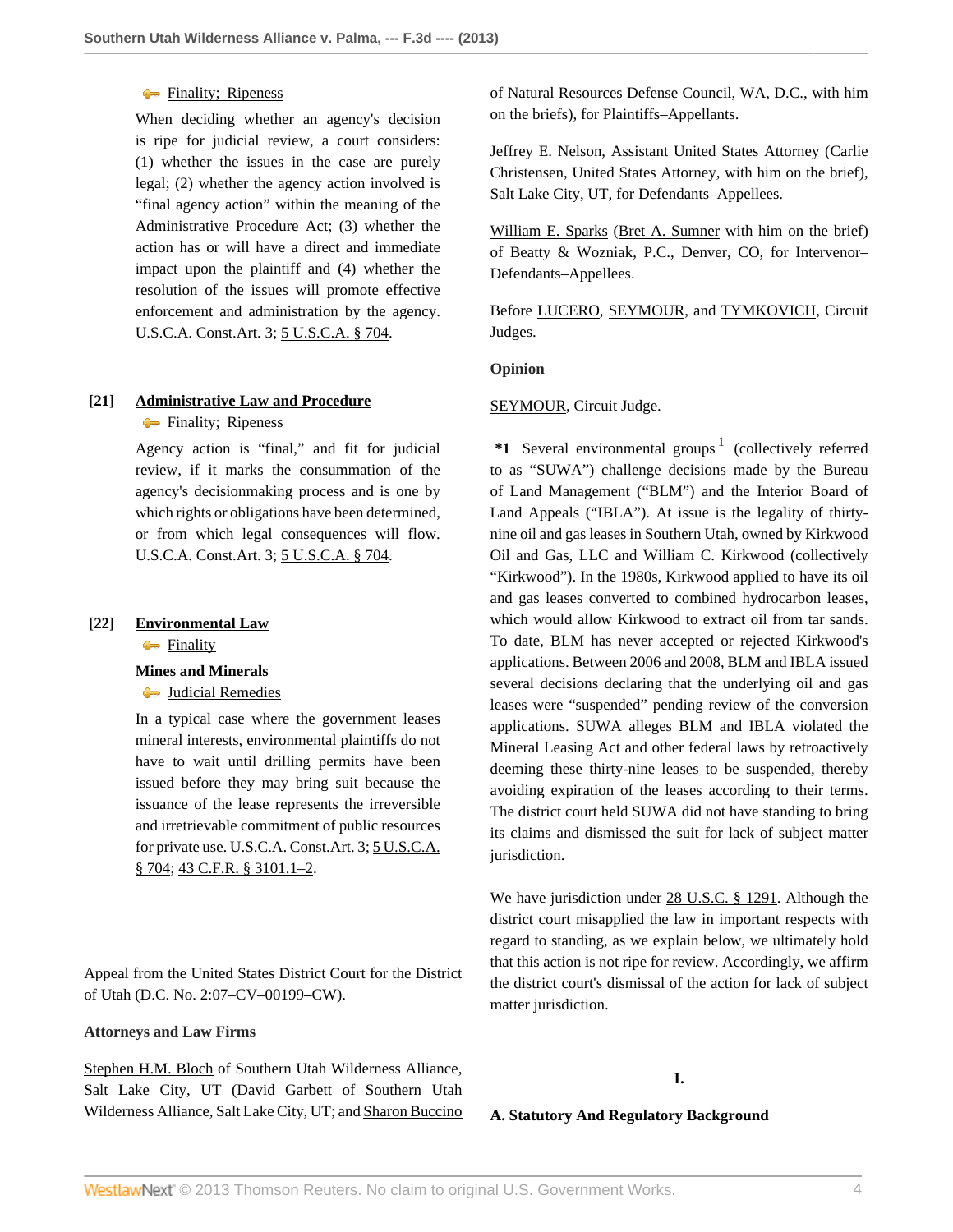"Tar sands are loosely defined as any sedimentary rock impregnated with heavy, viscous crude oil that cannot be recovered by conventional techniques but rather requires an external energy source (e.g., heat) to mobilize the oil." Supp.App. at 33. Areas with substantial tar sands are also likely to have oil and gas.

The Combined Hydrocarbon Leasing Act of 1981, [Pub.L.](http://www.westlaw.com/Link/Document/FullText?findType=l&pubNum=1077005&cite=UUID(I9447D41398-5B4BC78DE52-6A7D2D14651)&originationContext=document&vr=3.0&rs=cblt1.0&transitionType=DocumentItem&contextData=(sc.Search)) [No. 97–78, 95 Stat. 1070,](http://www.westlaw.com/Link/Document/FullText?findType=l&pubNum=1077005&cite=UUID(I9447D41398-5B4BC78DE52-6A7D2D14651)&originationContext=document&vr=3.0&rs=cblt1.0&transitionType=DocumentItem&contextData=(sc.Search)) was enacted to encourage the production of oil from tar sand deposits in the United States. The Act amended the Mineral Leasing Act and authorized the Secretary of the Interior to issue combined hydrocarbon leases ("CHLs") in areas that contain substantial deposits of tar sands and have been designated as "Special Tar Sand Areas" ("STSAs"). *See* [30 U.S.C. §§ 181,](http://www.westlaw.com/Link/Document/FullText?findType=L&pubNum=1000546&cite=30USCAS181&originatingDoc=I88675e9759b311e280719c3f0e80bdd0&refType=LQ&originationContext=document&vr=3.0&rs=cblt1.0&transitionType=DocumentItem&contextData=(sc.Search)) [226](http://www.westlaw.com/Link/Document/FullText?findType=L&pubNum=1000546&cite=30USCAS226&originatingDoc=I88675e9759b311e280719c3f0e80bdd0&refType=LQ&originationContext=document&vr=3.0&rs=cblt1.0&transitionType=DocumentItem&contextData=(sc.Search)); [43 C.F.R. §](http://www.westlaw.com/Link/Document/FullText?findType=L&pubNum=1000547&cite=43CFRS3140.0-5&originationContext=document&vr=3.0&rs=cblt1.0&transitionType=DocumentItem&contextData=(sc.Search)#co_pp_4b24000003ba5)  $3140.0 - 5(c)$ . <sup>[2](#page-13-1)</sup> A CHL allows the lease owner to extract oil from tar sands, as well as oil and gas from traditional deposits. *See* [43 C.F.R. § 3140.0–5\(a\).](http://www.westlaw.com/Link/Document/FullText?findType=L&pubNum=1000547&cite=43CFRS3140.0-5&originationContext=document&vr=3.0&rs=cblt1.0&transitionType=DocumentItem&contextData=(sc.Search)#co_pp_8b3b0000958a4)

<span id="page-4-0"></span>Under the Combined Hydrocarbon Leasing Act, owners of traditional oil and gas leases in STSAs could convert their leases into CHLs. [30 U.S.C. § 226\(n\).](http://www.westlaw.com/Link/Document/FullText?findType=L&pubNum=1000546&cite=30USCAS226&originationContext=document&vr=3.0&rs=cblt1.0&transitionType=DocumentItem&contextData=(sc.Search)#co_pp_d92f0000cce47) An oil and gas lease was eligible for conversion into a CHL if it was issued prior to November 16, 1981 and was located in an STSA. *[Id.](http://www.westlaw.com/Link/Document/FullText?findType=L&pubNum=1000546&cite=30USCAS226&originationContext=document&vr=3.0&rs=cblt1.0&transitionType=DocumentItem&contextData=(sc.Search)#co_pp_f77000003c5c2)* §  $226(n)(1)(A)$ . Only the owner of the lease could submit the application for conversion. 43 C.F.R. § 3140 .2–2. The owner of an eligible lease had a two year window—until November 15, 1983—to submit an application to the Utah State Office of BLM. [30 U.S.C. § 226\(n\)\(1\)\(A\);](http://www.westlaw.com/Link/Document/FullText?findType=L&pubNum=1000546&cite=30USCAS226&originationContext=document&vr=3.0&rs=cblt1.0&transitionType=DocumentItem&contextData=(sc.Search)#co_pp_f77000003c5c2) [43 C.F.R. § 3140.3–1](http://www.westlaw.com/Link/Document/FullText?findType=L&pubNum=1000547&cite=43CFRS3140.3-1&originatingDoc=I88675e9759b311e280719c3f0e80bdd0&refType=LQ&originationContext=document&vr=3.0&rs=cblt1.0&transitionType=DocumentItem&contextData=(sc.Search)). The application required, *inter alia,* a "plan of operations" for development. [30 U.S.C. § 226\(n\)\(1\)\(A\)](http://www.westlaw.com/Link/Document/FullText?findType=L&pubNum=1000546&cite=30USCAS226&originationContext=document&vr=3.0&rs=cblt1.0&transitionType=DocumentItem&contextData=(sc.Search)#co_pp_f77000003c5c2); [43 C.F.R. § 3140.2–](http://www.westlaw.com/Link/Document/FullText?findType=L&pubNum=1000547&cite=43CFRS3140.2-3&originationContext=document&vr=3.0&rs=cblt1.0&transitionType=DocumentItem&contextData=(sc.Search)#co_pp_8b3b0000958a4)  $3(a)$ .

**\*2** As provided by BLM regulations in effect at the time:

Upon determination that the plan of operations is complete, the supervisor shall notify the authorized officer who shall then suspend the term of the Federal oil and gas lease(s) as of the date that the complete plan was filed until the plan is finally approved or rejected. Only the term of the oil and gas lease shall be suspended, not any operation and production requirements thereunder.

<span id="page-4-1"></span>[43 C.F.R. § 3140.2–3\(g\)\(1\)](http://www.westlaw.com/Link/Document/FullText?findType=L&pubNum=1000547&cite=43CFRS3140.2-3&originationContext=document&vr=3.0&rs=cblt1.0&transitionType=DocumentItem&contextData=(sc.Search)#co_pp_4d690000c9482) [\(1982\), 47 Fed.Reg. 22,474,](http://www.westlaw.com/Link/Document/FullText?findType=Y&serNum=0102358840&pubNum=1037&originationContext=document&vr=3.0&rs=cblt1.0&transitionType=DocumentItem&contextData=(sc.Search)#co_pp_sp_1037_22474)  $22,480$  (May 24, 1982).<sup>[3](#page-13-2)</sup> Federal oil and gas leases are

<span id="page-4-2"></span>generally issued for a primary term of ten years, [30 U.S.C.](http://www.westlaw.com/Link/Document/FullText?findType=L&pubNum=1000546&cite=30USCAS226&originationContext=document&vr=3.0&rs=cblt1.0&transitionType=DocumentItem&contextData=(sc.Search)#co_pp_7fdd00001ca15) [§ 226\(e\),](http://www.westlaw.com/Link/Document/FullText?findType=L&pubNum=1000546&cite=30USCAS226&originationContext=document&vr=3.0&rs=cblt1.0&transitionType=DocumentItem&contextData=(sc.Search)#co_pp_7fdd00001ca15) and the suspension prevents the lease term from expiring while the conversion application is pending. *See* [43](http://www.westlaw.com/Link/Document/FullText?findType=L&pubNum=1000547&cite=43CFRS3103.4-4&originationContext=document&vr=3.0&rs=cblt1.0&transitionType=DocumentItem&contextData=(sc.Search)#co_pp_a83b000018c76) [C.F.R. § 3103.4–4\(b\)](http://www.westlaw.com/Link/Document/FullText?findType=L&pubNum=1000547&cite=43CFRS3103.4-4&originationContext=document&vr=3.0&rs=cblt1.0&transitionType=DocumentItem&contextData=(sc.Search)#co_pp_a83b000018c76) ("[N]o lease shall be deemed to expire during any suspension."). $\frac{4}{ }$  $\frac{4}{ }$  $\frac{4}{ }$  The Combined Hydrocarbon Leasing Act mandates that "The Secretary shall act upon a proposed plan of operations within fifteen months of its submittal." [30 U.S.C. § 226\(n\)\(1\)\(B\).](http://www.westlaw.com/Link/Document/FullText?findType=L&pubNum=1000546&cite=30USCAS226&originationContext=document&vr=3.0&rs=cblt1.0&transitionType=DocumentItem&contextData=(sc.Search)#co_pp_3e73000050140)

If the plan of operations is found acceptable and is approved, the oil and gas lease is converted into a CHL with a new effective start date and a new ten-year term. [43 C.F.R. §§](http://www.westlaw.com/Link/Document/FullText?findType=L&pubNum=1000547&cite=43CFRS3140.4-1&originatingDoc=I88675e9759b311e280719c3f0e80bdd0&refType=LQ&originationContext=document&vr=3.0&rs=cblt1.0&transitionType=DocumentItem&contextData=(sc.Search)) [3140.4–1](http://www.westlaw.com/Link/Document/FullText?findType=L&pubNum=1000547&cite=43CFRS3140.4-1&originatingDoc=I88675e9759b311e280719c3f0e80bdd0&refType=LQ&originationContext=document&vr=3.0&rs=cblt1.0&transitionType=DocumentItem&contextData=(sc.Search)), [3140.4–2,](http://www.westlaw.com/Link/Document/FullText?findType=L&pubNum=1000547&cite=43CFRS3140.4-2&originatingDoc=I88675e9759b311e280719c3f0e80bdd0&refType=LQ&originationContext=document&vr=3.0&rs=cblt1.0&transitionType=DocumentItem&contextData=(sc.Search)) [3140.5.](http://www.westlaw.com/Link/Document/FullText?findType=L&pubNum=1000547&cite=43CFRS3140.5&originatingDoc=I88675e9759b311e280719c3f0e80bdd0&refType=LQ&originationContext=document&vr=3.0&rs=cblt1.0&transitionType=DocumentItem&contextData=(sc.Search)) If the application is rejected, then the lease suspension is lifted. *Id.*  $\frac{8}{3}$  3140.2–3(g)(1) (the lease term shall be suspended "until the plan is finally approved or rejected"). Thereafter, the original oil and gas lease remains valid until the expiration of its term, which is extended by the duration of the suspension. *See id.* [§ 3103.4–](http://www.westlaw.com/Link/Document/FullText?findType=L&pubNum=1000547&cite=43CFRS3103.4-4&originationContext=document&vr=3.0&rs=cblt1.0&transitionType=DocumentItem&contextData=(sc.Search)#co_pp_a83b000018c76) [4\(b\)](http://www.westlaw.com/Link/Document/FullText?findType=L&pubNum=1000547&cite=43CFRS3103.4-4&originationContext=document&vr=3.0&rs=cblt1.0&transitionType=DocumentItem&contextData=(sc.Search)#co_pp_a83b000018c76) ("The term of any lease shall be extended by adding thereto the period of the suspension ...."); *cf.* [30 U.S.C. §](http://www.westlaw.com/Link/Document/FullText?findType=L&pubNum=1000546&cite=30USCAS226&originationContext=document&vr=3.0&rs=cblt1.0&transitionType=DocumentItem&contextData=(sc.Search)#co_pp_1dc4000013763)  $226(n)(2)$  ( "Except as provided in this section, nothing in the Combined Hydrocarbon Leasing Act of 1981 shall be construed to diminish or increase the rights of any lessee under any oil and gas lease issued prior to November 16,  $1981."$ ).  $\frac{5}{2}$  $\frac{5}{2}$  $\frac{5}{2}$ 

<span id="page-4-3"></span>The STSAs at issue here are the Circle Cliffs STSA and the Tar Sand Triangle STSA. *See* [45 Fed.Reg. 76,801 \(Nov.](http://www.westlaw.com/Link/Document/FullText?findType=Y&serNum=0307580151&pubNum=1037&originationContext=document&vr=3.0&rs=cblt1.0&transitionType=DocumentItem&contextData=(sc.Search)) [20, 1980\).](http://www.westlaw.com/Link/Document/FullText?findType=Y&serNum=0307580151&pubNum=1037&originationContext=document&vr=3.0&rs=cblt1.0&transitionType=DocumentItem&contextData=(sc.Search)) Both of these STSAs are located in Southern Utah. The Tar Sand Triangle STSA is an area comprising approximately 230 square miles. The Circle Cliffs STSA covers approximately 215 square miles.

Some of the leases at issue in this case are located on lands that are now subject to certain restrictions on mineral leasing. As an illustrative example, Kirkwood's Circle Cliffs STSA leases are within the Grand Staircase–Escalante National Monument. This monument was established in 1996 by Presidential Proclamation. [61 Fed.Reg. 50,223 \(Sept.](http://www.westlaw.com/Link/Document/FullText?findType=Y&pubNum=1037&cite=61FR50223&originationContext=document&vr=3.0&rs=cblt1.0&transitionType=DocumentItem&contextData=(sc.Search)#co_pp_sp_1037_50223) [18, 1996\).](http://www.westlaw.com/Link/Document/FullText?findType=Y&pubNum=1037&cite=61FR50223&originationContext=document&vr=3.0&rs=cblt1.0&transitionType=DocumentItem&contextData=(sc.Search)#co_pp_sp_1037_50223) The proclamation withdrew all federal lands and interests within the monument from new leasing, but specified that "[t]he establishment of this monument is subject to valid existing rights." *Id.* at 50,225; *see also* [30](http://www.westlaw.com/Link/Document/FullText?findType=L&pubNum=1000546&cite=30USCAS181&originatingDoc=I88675e9759b311e280719c3f0e80bdd0&refType=LQ&originationContext=document&vr=3.0&rs=cblt1.0&transitionType=DocumentItem&contextData=(sc.Search)) [U.S.C. § 181](http://www.westlaw.com/Link/Document/FullText?findType=L&pubNum=1000546&cite=30USCAS181&originatingDoc=I88675e9759b311e280719c3f0e80bdd0&refType=LQ&originationContext=document&vr=3.0&rs=cblt1.0&transitionType=DocumentItem&contextData=(sc.Search)) (excluding lands containing deposits of oil and gas in national parks and monuments from disposition). As a result, *new* mineral leasing within the monument is prohibited, although mineral development is permitted under *existing* leases.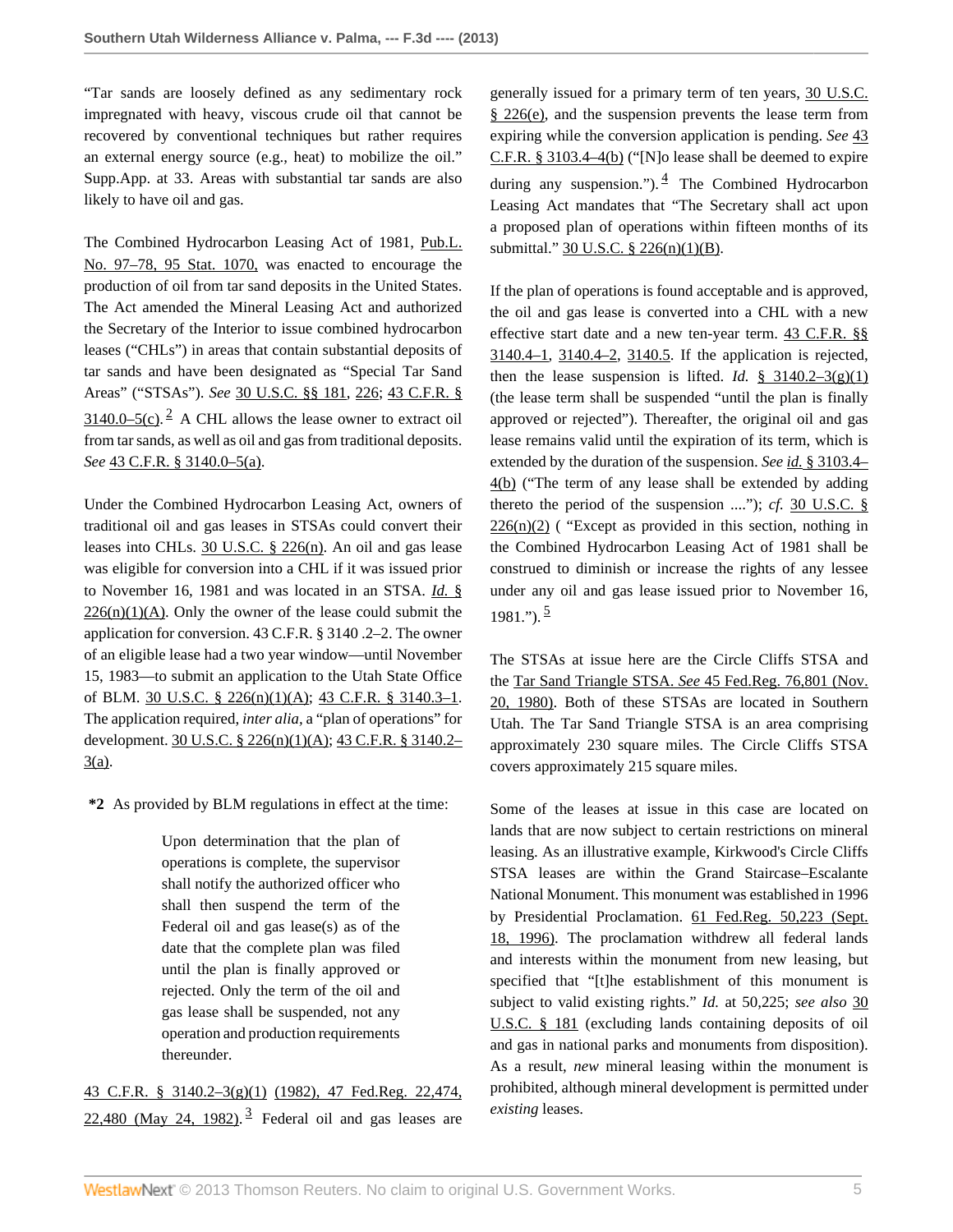#### **B. Factual Background**

**\*3** In 1982 and 1983, Kirkwood or its predecessors applied to convert oil and gas leases in the Circle Cliffs and Tar Sand Triangle STSAs into CHLs. These leases, including the thirty-nine leases at issue in this case, were grouped into three applications: UTU–72405, UTU–73098, and UTU– 72120.  $\frac{6}{5}$  $\frac{6}{5}$  $\frac{6}{5}$  The parties agree that between 1983 and 1984, BLM determined that all three applications contained complete plans of operations.

<span id="page-5-0"></span>The parties also agree that once BLM determined Kirkwood had submitted complete plans of operations for these three applications, the leases included in the applications should have been suspended. *See* [30 U.S.C. § 226\(n\)\(1\)\(B\)](http://www.westlaw.com/Link/Document/FullText?findType=L&pubNum=1000546&cite=30USCAS226&originationContext=document&vr=3.0&rs=cblt1.0&transitionType=DocumentItem&contextData=(sc.Search)#co_pp_3e73000050140); [43](http://www.westlaw.com/Link/Document/FullText?findType=L&pubNum=1000547&cite=43CFRS3140.2-3&originationContext=document&vr=3.0&rs=cblt1.0&transitionType=DocumentItem&contextData=(sc.Search)#co_pp_4d690000c9482) C.F.R. § 3140.2–3 $(g)(1)$  (1982). They disagree, however, about whether the leases actually were suspended at that time. According to Kirkwood and the government, the leases were automatically suspended as of the dates of the filings of complete plans of operations, and they have continued to be suspended since then. According to SUWA, however, the suspension of the leases was not automatic and BLM failed to suspend them in the 1980s. *See* [43 C.F.R. § 3140.2–3\(g\)](http://www.westlaw.com/Link/Document/FullText?findType=L&pubNum=1000547&cite=43CFRS3140.2-3&originationContext=document&vr=3.0&rs=cblt1.0&transitionType=DocumentItem&contextData=(sc.Search)#co_pp_4d690000c9482) [\(1\) \(1982\)](http://www.westlaw.com/Link/Document/FullText?findType=L&pubNum=1000547&cite=43CFRS3140.2-3&originationContext=document&vr=3.0&rs=cblt1.0&transitionType=DocumentItem&contextData=(sc.Search)#co_pp_4d690000c9482) ("Upon determination that the plan of operations is complete, the supervisor shall notify the authorized officer who shall then suspend the term of the Federal oil and gas lease(s) as of the date that the complete plan was filed until the plan is finally approved or rejected."). SUWA notes that the administrative record for these applications does not contain any notices suspending the terms of the leases. *See, e.g., William C. Kirkwood,* 175 IBLA 292, 297 (2008) ("[T]he record [regarding UTU–72120] does not contain a notice suspending the terms of the leases subject to the application...."). In its view, because the lease terms were not suspended, the oil and gas leases expired sometime between 1984 and 1992.

The parties also disagree about the effect of the suspension, if the leases were suspended. Kirkwood contends that its leases are subject to a suspension of operations, not only a suspension of term, and this suspension prevents it from engaging in operations on the leasehold. According to Kirkwood, "[B]ecause the [Combined Hydrocarbon Leasing Act] mandates that BLM suspend the 39 oil and gas leases which are the foundation of Kirkwood's CHL Applications, Kirkwood presently has no right to enter upon, explore or otherwise impact the subject lands while the oil and gas leases are suspended and the CHL Applications are pending." Aplt.App. at 110. Several documents in the administrative

record corroborate its position. At certain points in the CHL application process, including in the BLM decisions challenged by SUWA in this case, BLM has characterized the leases as being under a "suspension of operations." *See* Supp.App. at 112, 117, 123.

In contrast, SUWA and the government both maintain that any suspension was only of the term of the lease. Thus, according to the government, "The suspension affects only the terms of the leases, not the lessees' right to conduct operations and production on the leases." Aplt.App. at 119; *see also id.* at 118 & n. 2. SUWA agrees. *See* Aplt. Br. at 11 n. 2 ("Suspensions granted under the CHL regulations only suspend the term of a lease...."). The Combined Hydrocarbon Leasing Act and its implementing regulations lend support for SUWA and the government's interpretation. Notably, the regulations dictate that "only the term" of a lease is to be suspended while a CHL application is pending, "not any operation and production requirements thereunder." [43](http://www.westlaw.com/Link/Document/FullText?findType=L&pubNum=1000547&cite=43CFRS3140.2-3&originationContext=document&vr=3.0&rs=cblt1.0&transitionType=DocumentItem&contextData=(sc.Search)#co_pp_4d690000c9482) [C.F.R. § 3140.2–3\(g\)\(1\);](http://www.westlaw.com/Link/Document/FullText?findType=L&pubNum=1000547&cite=43CFRS3140.2-3&originationContext=document&vr=3.0&rs=cblt1.0&transitionType=DocumentItem&contextData=(sc.Search)#co_pp_4d690000c9482) *see also* [30 U.S.C. § 226\(n\)\(1\)](http://www.westlaw.com/Link/Document/FullText?findType=L&pubNum=1000546&cite=30USCAS226&originationContext=document&vr=3.0&rs=cblt1.0&transitionType=DocumentItem&contextData=(sc.Search)#co_pp_3e73000050140) [\(B\)](http://www.westlaw.com/Link/Document/FullText?findType=L&pubNum=1000546&cite=30USCAS226&originationContext=document&vr=3.0&rs=cblt1.0&transitionType=DocumentItem&contextData=(sc.Search)#co_pp_3e73000050140) ("[T]he Secretary shall suspend the running of the term of any oil and gas lease proposed for conversion until the plan is finally approved or disapproved."). If SUWA and the government are correct, a lessee would not necessarily be prevented from operating or producing on the lease by virtue of a pending CHL application.

**\*4** Despite the Combined Hydrocarbon Leasing Act's requirement that the Secretary act within fifteen months, [30](http://www.westlaw.com/Link/Document/FullText?findType=L&pubNum=1000546&cite=30USCAS226&originationContext=document&vr=3.0&rs=cblt1.0&transitionType=DocumentItem&contextData=(sc.Search)#co_pp_3e73000050140) [U.S.C. § 226\(n\)\(1\)\(B\)](http://www.westlaw.com/Link/Document/FullText?findType=L&pubNum=1000546&cite=30USCAS226&originationContext=document&vr=3.0&rs=cblt1.0&transitionType=DocumentItem&contextData=(sc.Search)#co_pp_3e73000050140), BLM has never approved or rejected Kirkwood's three CHL conversion applications. In 2006 and 2007, after the passage of twenty-five years, BLM issued a series of interim decisions (the "BLM Decisions") relating to Kirkwood's applications. In October 2006, BLM stated the eight leases in application UTU–73098 "were entitled to a suspension of operations as of the date a complete [plan of operations] was filed, November 29, 1983." Supp.App. at 122 (citing [43 C.F.R. § 3140.2–3\(g\)\(1\)\)](http://www.westlaw.com/Link/Document/FullText?findType=L&pubNum=1000547&cite=43CFRS3140.2-3&originationContext=document&vr=3.0&rs=cblt1.0&transitionType=DocumentItem&contextData=(sc.Search)#co_pp_4d690000c9482). BLM explained that rentals are required during a suspension, stated that Kirkwood had not made the necessary payments, and requested payment for the previous seven years. Kirkwood was also informed that if its CHL application was denied for failing to make the payments, "The leases will continue through their term as long as rentals or royalties are timely paid." *Id.* at 124.

In January 2007, BLM issued decisions on UTU–72120 and UTU–72405. As to application UTU–72405, one of the six challenged leases was "excluded" from the application and rejected because the application was not filed by the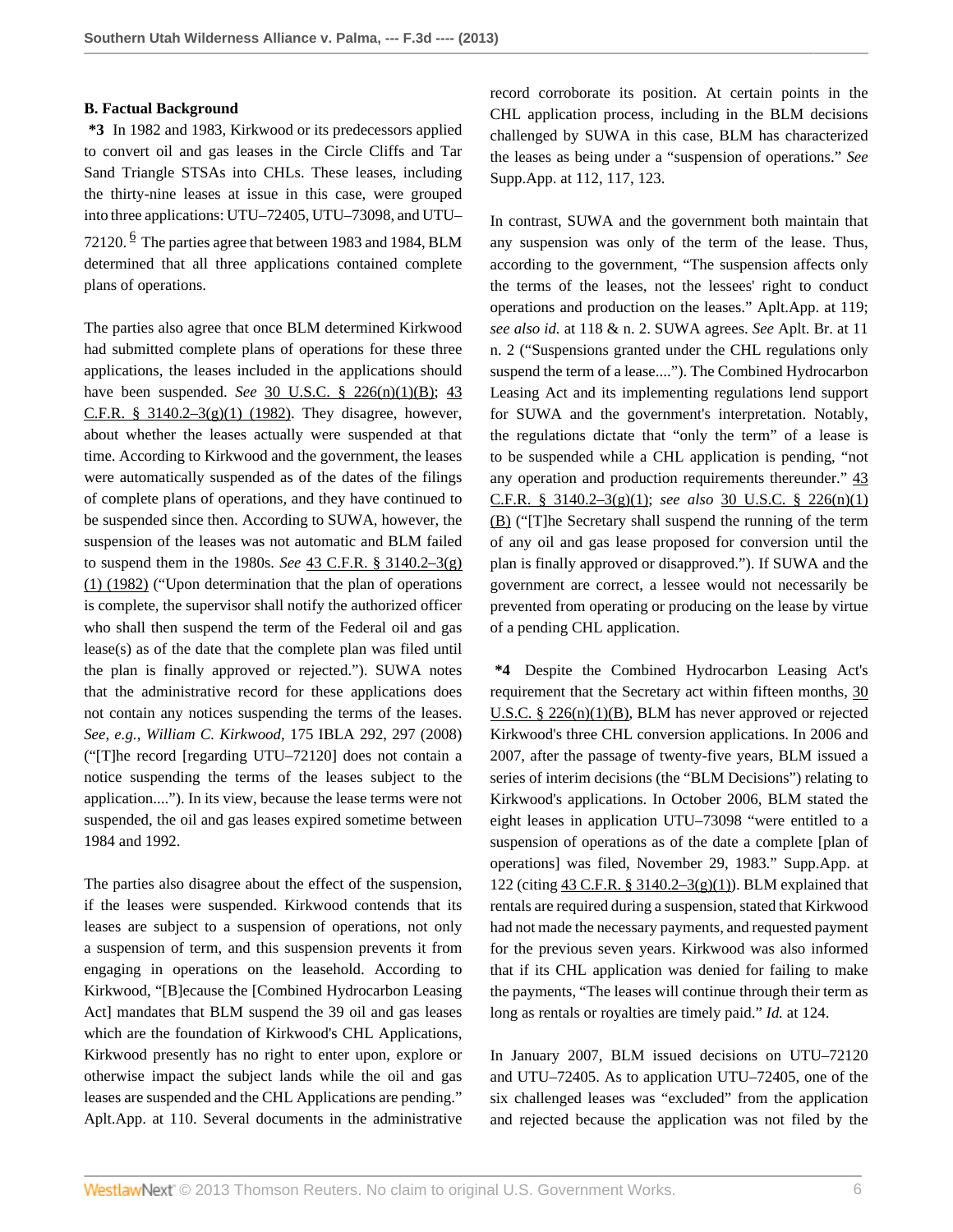record title holder of the lease. *Id.* at 116–17. The five remaining leases in this application were "deemed to have been suspended as of the date of filing the complete plan, July 19, 1983." *Id.* at 117 (citing [43 C.F.R. § 3140.2–3\(g\)\(1\)](http://www.westlaw.com/Link/Document/FullText?findType=L&pubNum=1000547&cite=43CFRS3140.2-3&originationContext=document&vr=3.0&rs=cblt1.0&transitionType=DocumentItem&contextData=(sc.Search)#co_pp_4d690000c9482)). BLM again required Kirkwood to submit payment of seven years' rentals for these "suspended" leases. Kirkwood was notified that if "the CHL is denied, we will lift the suspension on leases. The leases will continue through their term as long as rentals or royalties are timely paid." *Id.* at 118.

As to UTU–72120, BLM determined the terms of five of the challenged leases had expired before a complete plan of operations for the conversion application was filed. As a result, those leases had "terminated by operation of law." *Id.* at 111. Twelve other leases were excluded from the application because BLM determined the application was not submitted by the record title holder of the leases. The remaining eight leases were "deemed to have been suspended as of the date of filing the complete plan, August 8, 1983." *Id.* at 112 (citing [43 C.F.R. § 3140.2–3\(g\)\(1\)\)](http://www.westlaw.com/Link/Document/FullText?findType=L&pubNum=1000547&cite=43CFRS3140.2-3&originationContext=document&vr=3.0&rs=cblt1.0&transitionType=DocumentItem&contextData=(sc.Search)#co_pp_4d690000c9482). BLM requested seven years of back payment of rent for these leases. Kirkwood was notified that if "the CHL application is denied, we will lift the suspension on these leases and readjust the term of the lease [sic]." *Id.* at 112–13.

Kirkwood appealed parts of the BLM Decisions to IBLA.  $\frac{7}{2}$  $\frac{7}{2}$  $\frac{7}{2}$ In particular, Kirkwood disagreed with BLM's findings that certain oil and gas leases had terminated prior to its submission of a complete plan of operations, that other leases were excluded for not having been filed by the record title holders, and that it owed back rent to BLM on the suspended leases. IBLA agreed with Kirkwood, and on August 15, 2008 it reversed the BLM Decisions on these issues. *Kirkwood,* 175 IBLA at 319–20. IBLA reinstated the leases excluded by BLM, decided that BLM was equitably estopped from claiming Kirkwood owed back payments for the leases it had deemed suspended, and allowed Kirkwood to submit letters from the record title holders to cure the deficient applications. *Id.*

#### **C. SUWA's Challenge to the Leasing Decisions**

**\*5** In April 2007, SUWA filed its original complaint in the present matter, challenging the BLM Decisions that deemed the various oil and gas leases to be suspended as of the dates of the filings of complete plans of operation. On August 20, 2008, the district court dismissed SUWA's suit without prejudice. It held that SUWA's claims were not ripe for review because IBLA was in the process of considering Kirkwood's

appeals of the BLM decisions on UTU–72120 and UTU– 72405. Unbeknownst to the district court, IBLA had already issued its decision. SUWA notified the district court of the decision and was given leave to file an amended complaint.

SUWA filed its Amended Complaint on September 23, 2008. That complaint again challenges the BLM Decisions, as well as the 2008 IBLA decision (collectively the "Challenged Decisions"). SUWA contends the thirty-nine leases at issue in this case terminated years ago when BLM failed to take action to suspend their termination once complete plans of operations were submitted for the CHL applications. In the alternative, SUWA contends that even if the leases were automatically suspended in 1983 and 1984 when the plans of operation were filed, as defendants contend, the leases terminated when Kirkwood failed to make required rental payments during the suspension period.

<span id="page-6-0"></span>SUWA argues that the Challenged Decisions illegally suspended the leases retroactively in violation of the Mineral Leasing Act and other federal laws. In particular, it maintains the Challenged Decisions violated the Combined Hydrocarbon Leasing Act and its implementing regulations by deeming the leases to be suspended after they had terminated. It contends these "retroactive suspensions" of the leases subsequent to their termination effectively resulted in what it characterizes as the "issuance" of thirty-nine new oil and gas leases. SUWA also claims BLM and IBLA issued some of these "new" leases unlawfully, because they are in areas now barred from new mineral leasing. *See* [30 U.S.C. §](http://www.westlaw.com/Link/Document/FullText?findType=L&pubNum=1000546&cite=30USCAS181&originatingDoc=I88675e9759b311e280719c3f0e80bdd0&refType=LQ&originationContext=document&vr=3.0&rs=cblt1.0&transitionType=DocumentItem&contextData=(sc.Search)) [181](http://www.westlaw.com/Link/Document/FullText?findType=L&pubNum=1000546&cite=30USCAS181&originatingDoc=I88675e9759b311e280719c3f0e80bdd0&refType=LQ&originationContext=document&vr=3.0&rs=cblt1.0&transitionType=DocumentItem&contextData=(sc.Search)); [43 C.F.R. § 3100.0–3\(a\)\(2\)\(viii\)](http://www.westlaw.com/Link/Document/FullText?findType=L&pubNum=1000547&cite=43CFRS3100.0-3&originationContext=document&vr=3.0&rs=cblt1.0&transitionType=DocumentItem&contextData=(sc.Search)#co_pp_4f370000d9160). Even in areas where new leasing may be permissible, SUWA contends BLM failed to comply with the applicable regulations under the Mineral Leasing Act. For example, SUWA alleges BLM violated mandatory procedures under the Mineral Leasing Act and its implementing regulations by issuing new leases in the Glen Canyon National Recreation Area without seeking the requisite consent of the Regional Director of the National Park Service. *See* Amended Complaint, App. at 61 (citing  $43$ [C.F.R. §§ 3100.0–3\(g\)\(4\)](http://www.westlaw.com/Link/Document/FullText?findType=L&pubNum=1000547&cite=43CFRS3100.0-3&originationContext=document&vr=3.0&rs=cblt1.0&transitionType=DocumentItem&contextData=(sc.Search)#co_pp_73a1000032f37), [3109.2\)](http://www.westlaw.com/Link/Document/FullText?findType=L&pubNum=1000547&cite=43CFRS3109.2&originatingDoc=I88675e9759b311e280719c3f0e80bdd0&refType=LQ&originationContext=document&vr=3.0&rs=cblt1.0&transitionType=DocumentItem&contextData=(sc.Search)).

According to the Amended Complaint, "SUWA members frequently visit and recreate (e.g., hunt, camp, bird, sightsee, and enjoy solitude) throughout the lands that are the subject of this complaint...." *Id.* at 47. SUWA alleges the inevitable drilling that will occur under these leases—regardless of whether they are ultimately converted to CHLs or remain traditional oil and gas leases—"will have dramatic, lasting negative impacts including destruction of pre-historic and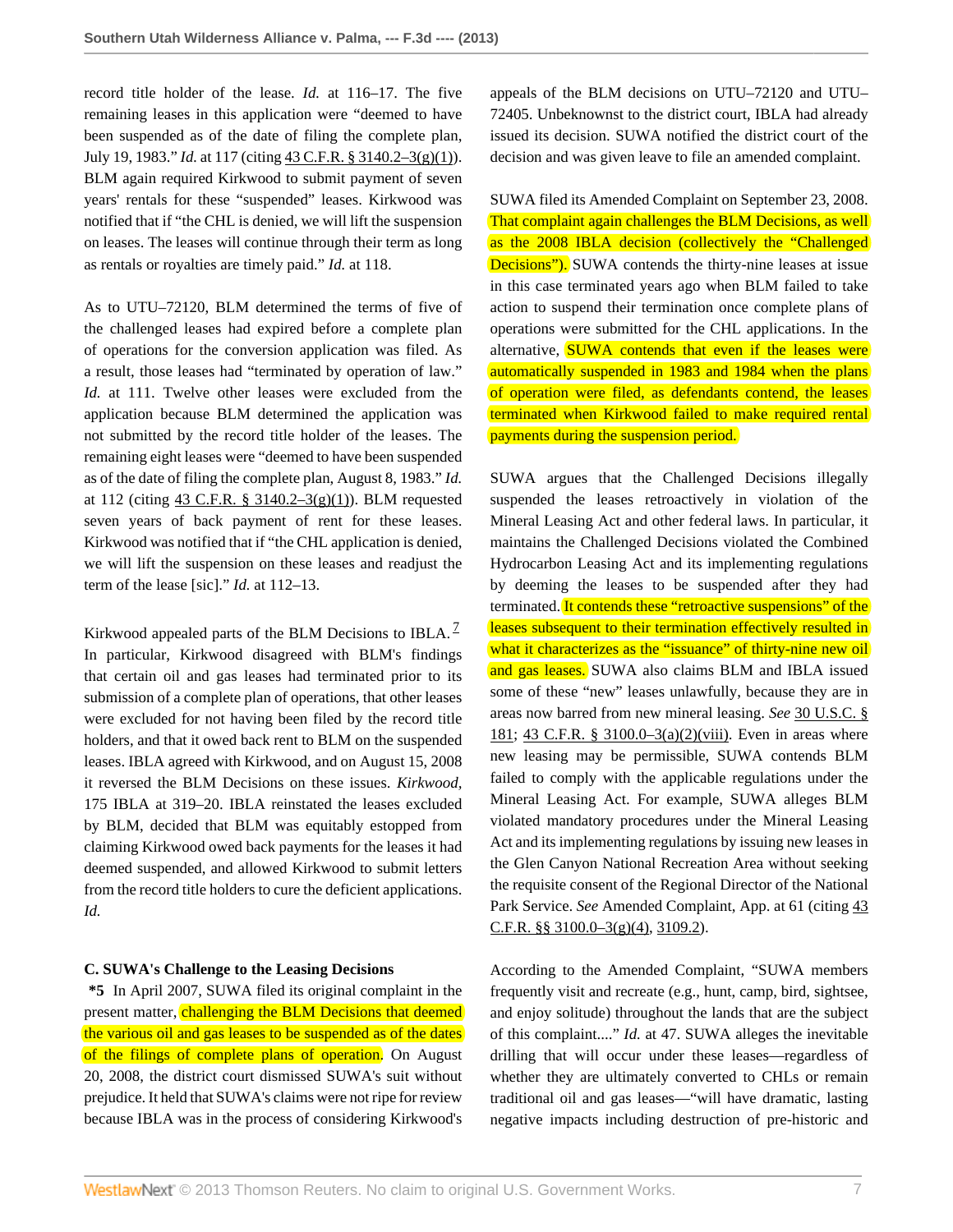historic cultural resources, degradation of air quality and pristine night skies, loss of wildlife habitat, and loss of wilderness values and characteristics." *Id.* at 46. "This inevitable surface disturbance harms the interest of SUWA and its members in the leased lands." *Id.* at 47.

**\*6** The district court dismissed SUWA's Amended Complaint for lack of standing. It determined SUWA failed to establish an injury in fact. In part because the district court had not considered relevant affidavits from the administrative record, SUWA filed a motion to alter or amend the judgment. The court permitted SUWA to supplement the record with further information to establish standing, and SUWA submitted additional affidavits. The court concluded the supplemental materials failed to cure the standing deficiency and dismissed the action. SUWA appeals.

## **II.**

<span id="page-7-0"></span>**[\[1\]](#page-0-1)** Kirkwood and BLM argue that this action is not justiciable because SUWA lacks standing to bring the case. Kirkwood contends in addition that the action is not ripe for review. Both standing and ripeness present the threshold jurisdictional question of whether a court may consider the merits of a dispute. *[Morgan v. McCotter,](http://www.westlaw.com/Link/Document/FullText?findType=Y&serNum=2004349042&pubNum=506&originationContext=document&vr=3.0&rs=cblt1.0&transitionType=DocumentItem&contextData=(sc.Search)#co_pp_sp_506_887)* 365 F.3d 882, [887 \(10th Cir.2004\)](http://www.westlaw.com/Link/Document/FullText?findType=Y&serNum=2004349042&pubNum=506&originationContext=document&vr=3.0&rs=cblt1.0&transitionType=DocumentItem&contextData=(sc.Search)#co_pp_sp_506_887) ( "justiciability focus[es] on the twin questions of whether Plaintiff has standing to maintain this action and whether the case is ripe for judicial review."). We address each issue in turn.

## **A. Standing**

<span id="page-7-4"></span><span id="page-7-3"></span><span id="page-7-2"></span><span id="page-7-1"></span>**[\[2\]](#page-0-0) [\[3\]](#page-0-2) [\[4](#page-0-3)] [\[5\]](#page-1-0)** We review de novo the question of and unchanging part of the case-or-controversy requirement whether SUWA has standing. *Ward v. Utah,* [321 F.3d 1263,](http://www.westlaw.com/Link/Document/FullText?findType=Y&serNum=2003206010&pubNum=506&originationContext=document&vr=3.0&rs=cblt1.0&transitionType=DocumentItem&contextData=(sc.Search)#co_pp_sp_506_1266) [1266 \(10th Cir.2003\)](http://www.westlaw.com/Link/Document/FullText?findType=Y&serNum=2003206010&pubNum=506&originationContext=document&vr=3.0&rs=cblt1.0&transitionType=DocumentItem&contextData=(sc.Search)#co_pp_sp_506_1266). When evaluating a plaintiff's standing at the stage of a motion to dismiss on the pleadings, "both the trial and reviewing courts must accept as true all material allegations of the complaint, and must construe the complaint in favor of the complaining party." *[Warth v. Selden,](http://www.westlaw.com/Link/Document/FullText?findType=Y&serNum=1975129820&pubNum=708&originationContext=document&vr=3.0&rs=cblt1.0&transitionType=DocumentItem&contextData=(sc.Search))* 422 U.S. [490, 501, 95 S.Ct. 2197, 45 L.Ed.2d 343 \(1975\)](http://www.westlaw.com/Link/Document/FullText?findType=Y&serNum=1975129820&pubNum=708&originationContext=document&vr=3.0&rs=cblt1.0&transitionType=DocumentItem&contextData=(sc.Search)). "We also must construe the statements made in the affidavits in the light most favorable to the petitioner." *[Initiative & Referendum](http://www.westlaw.com/Link/Document/FullText?findType=Y&serNum=2009201128&pubNum=506&originationContext=document&vr=3.0&rs=cblt1.0&transitionType=DocumentItem&contextData=(sc.Search)#co_pp_sp_506_1089) Inst. v. Walker,* [450 F.3d 1082, 1089 \(10th Cir.2006\)](http://www.westlaw.com/Link/Document/FullText?findType=Y&serNum=2009201128&pubNum=506&originationContext=document&vr=3.0&rs=cblt1.0&transitionType=DocumentItem&contextData=(sc.Search)#co_pp_sp_506_1089) (en banc) (internal quotation marks omitted).  $\frac{8}{3}$  $\frac{8}{3}$  $\frac{8}{3}$  At the pleading stage, "general factual allegations of injury resulting from the defendant's conduct may suffice, for on a motion to dismiss we 'presum[e] that general allegations embrace those specific facts that are necessary to support the claim.' " *Defenders*

*of Wildlife,* 504 U.S. at 561 (quoting *[Lujan v. Nat'l Wildlife](http://www.westlaw.com/Link/Document/FullText?findType=Y&serNum=1990097949&pubNum=708&originationContext=document&vr=3.0&rs=cblt1.0&transitionType=DocumentItem&contextData=(sc.Search)) Fed'n,* [497 U.S. 871, 889, 110 S.Ct. 3177, 111 L.Ed.2d 695](http://www.westlaw.com/Link/Document/FullText?findType=Y&serNum=1990097949&pubNum=708&originationContext=document&vr=3.0&rs=cblt1.0&transitionType=DocumentItem&contextData=(sc.Search)) [\(1990\)\)](http://www.westlaw.com/Link/Document/FullText?findType=Y&serNum=1990097949&pubNum=708&originationContext=document&vr=3.0&rs=cblt1.0&transitionType=DocumentItem&contextData=(sc.Search)) (alteration in original); *see also [Bennett v. Spear,](http://www.westlaw.com/Link/Document/FullText?findType=Y&serNum=1997071742&pubNum=708&originationContext=document&vr=3.0&rs=cblt1.0&transitionType=DocumentItem&contextData=(sc.Search))* [520 U.S. 154, 168, 117 S.Ct. 1154, 137 L.Ed.2d 281 \(1997\)](http://www.westlaw.com/Link/Document/FullText?findType=Y&serNum=1997071742&pubNum=708&originationContext=document&vr=3.0&rs=cblt1.0&transitionType=DocumentItem&contextData=(sc.Search)) (same).

<span id="page-7-5"></span>**[\[6\]](#page-1-1)** Where, as here, the original complaint has been superceded by an amended complaint, we examine "the amended complaint in assessing a plaintiff's claims, including the allegations in support of standing ." *[Mink v. Suthers,](http://www.westlaw.com/Link/Document/FullText?findType=Y&serNum=2011957528&pubNum=506&originationContext=document&vr=3.0&rs=cblt1.0&transitionType=DocumentItem&contextData=(sc.Search)#co_pp_sp_506_1254)* [482 F.3d 1244, 1254 \(10th Cir.2007\)](http://www.westlaw.com/Link/Document/FullText?findType=Y&serNum=2011957528&pubNum=506&originationContext=document&vr=3.0&rs=cblt1.0&transitionType=DocumentItem&contextData=(sc.Search)#co_pp_sp_506_1254). Nevertheless, "standing is determined at the time the action is brought ... and we generally look to when the complaint was first filed, not to subsequent events" to determine if a plaintiff has standing. *[Id.](http://www.westlaw.com/Link/Document/FullText?findType=Y&serNum=2011957528&originationContext=document&vr=3.0&rs=cblt1.0&transitionType=DocumentItem&contextData=(sc.Search))* [at 1253–54](http://www.westlaw.com/Link/Document/FullText?findType=Y&serNum=2011957528&originationContext=document&vr=3.0&rs=cblt1.0&transitionType=DocumentItem&contextData=(sc.Search)) (citing *[Friends of the Earth, Inc. v. Laidlaw Envtl.](http://www.westlaw.com/Link/Document/FullText?findType=Y&serNum=2000029538&pubNum=708&originationContext=document&vr=3.0&rs=cblt1.0&transitionType=DocumentItem&contextData=(sc.Search)) Servs. (TOC), Inc.,* [528 U.S. 167, 180, 120 S.Ct. 693, 145](http://www.westlaw.com/Link/Document/FullText?findType=Y&serNum=2000029538&pubNum=708&originationContext=document&vr=3.0&rs=cblt1.0&transitionType=DocumentItem&contextData=(sc.Search)) [L.Ed.2d 610 \(2000\)](http://www.westlaw.com/Link/Document/FullText?findType=Y&serNum=2000029538&pubNum=708&originationContext=document&vr=3.0&rs=cblt1.0&transitionType=DocumentItem&contextData=(sc.Search))); *see also Davis v. FEC,* [554 U.S. 724,](http://www.westlaw.com/Link/Document/FullText?findType=Y&serNum=2016385175&pubNum=708&originationContext=document&vr=3.0&rs=cblt1.0&transitionType=DocumentItem&contextData=(sc.Search)) [735, 128 S.Ct. 2759, 171 L.Ed.2d 737 \(2008\)](http://www.westlaw.com/Link/Document/FullText?findType=Y&serNum=2016385175&pubNum=708&originationContext=document&vr=3.0&rs=cblt1.0&transitionType=DocumentItem&contextData=(sc.Search)) ("[T]he standing inquiry remains focused on whether the party invoking jurisdiction had the requisite stake in the outcome when the suit was filed."); *[Nova Health Sys. v. Gandy,](http://www.westlaw.com/Link/Document/FullText?findType=Y&serNum=2006976068&pubNum=506&originationContext=document&vr=3.0&rs=cblt1.0&transitionType=DocumentItem&contextData=(sc.Search)#co_pp_sp_506_1154)* 416 F.3d 1149, [1154 \(10th Cir.2005\)](http://www.westlaw.com/Link/Document/FullText?findType=Y&serNum=2006976068&pubNum=506&originationContext=document&vr=3.0&rs=cblt1.0&transitionType=DocumentItem&contextData=(sc.Search)#co_pp_sp_506_1154) ("Standing is determined as of the time the action is brought."). Accordingly, "[t]he initial standing of the original plaintiff is assessed at the time of the original complaint, even if the complaint is later amended." *[Schreiber](http://www.westlaw.com/Link/Document/FullText?findType=Y&serNum=2006369800&pubNum=506&originationContext=document&vr=3.0&rs=cblt1.0&transitionType=DocumentItem&contextData=(sc.Search)#co_pp_sp_506_1202) [Foods, Inc. v. Beatrice Cheese, Inc.,](http://www.westlaw.com/Link/Document/FullText?findType=Y&serNum=2006369800&pubNum=506&originationContext=document&vr=3.0&rs=cblt1.0&transitionType=DocumentItem&contextData=(sc.Search)#co_pp_sp_506_1202)* 402 F.3d 1198, 1202 [n. 3 \(Fed.Cir.2005\)](http://www.westlaw.com/Link/Document/FullText?findType=Y&serNum=2006369800&pubNum=506&originationContext=document&vr=3.0&rs=cblt1.0&transitionType=DocumentItem&contextData=(sc.Search)#co_pp_sp_506_1202); *see also Lynch v. Leis,* [382 F.3d 642,](http://www.westlaw.com/Link/Document/FullText?findType=Y&serNum=2004963815&pubNum=506&originationContext=document&vr=3.0&rs=cblt1.0&transitionType=DocumentItem&contextData=(sc.Search)#co_pp_sp_506_647) [647 \(6th Cir.2004\)](http://www.westlaw.com/Link/Document/FullText?findType=Y&serNum=2004963815&pubNum=506&originationContext=document&vr=3.0&rs=cblt1.0&transitionType=DocumentItem&contextData=(sc.Search)#co_pp_sp_506_647) (similar). Thus, although we examine the allegations in SUWA's Amended Complaint, our inquiry focuses on whether SUWA had standing when the original complaint was filed in April 2007.

<span id="page-7-8"></span><span id="page-7-7"></span><span id="page-7-6"></span>**\*7 [\[7\]](#page-1-2) [\[8\]](#page-1-3) [\[9\]](#page-1-4)** The doctrine of standing "is an essential of Article III." *[Lujan v. Defenders of Wildlife,](http://www.westlaw.com/Link/Document/FullText?findType=Y&serNum=1992106162&pubNum=708&originationContext=document&vr=3.0&rs=cblt1.0&transitionType=DocumentItem&contextData=(sc.Search))* 504 U.S. 555, [560, 112 S.Ct. 2130, 119 L.Ed.2d 351 \(1992\)](http://www.westlaw.com/Link/Document/FullText?findType=Y&serNum=1992106162&pubNum=708&originationContext=document&vr=3.0&rs=cblt1.0&transitionType=DocumentItem&contextData=(sc.Search)) (citing *[Allen](http://www.westlaw.com/Link/Document/FullText?findType=Y&serNum=1984132352&pubNum=708&originationContext=document&vr=3.0&rs=cblt1.0&transitionType=DocumentItem&contextData=(sc.Search)) v. Wright,* [468 U.S. 737, 751, 104 S.Ct. 3315, 82 L.Ed.2d](http://www.westlaw.com/Link/Document/FullText?findType=Y&serNum=1984132352&pubNum=708&originationContext=document&vr=3.0&rs=cblt1.0&transitionType=DocumentItem&contextData=(sc.Search)) [556 \(1984\)\)](http://www.westlaw.com/Link/Document/FullText?findType=Y&serNum=1984132352&pubNum=708&originationContext=document&vr=3.0&rs=cblt1.0&transitionType=DocumentItem&contextData=(sc.Search)). Absent a plaintiff with constitutional standing, federal courts lack jurisdiction. *[Summers v. Earth Island Inst.,](http://www.westlaw.com/Link/Document/FullText?findType=Y&serNum=2018252548&pubNum=708&originationContext=document&vr=3.0&rs=cblt1.0&transitionType=DocumentItem&contextData=(sc.Search))* [555 U.S. 488, 492–93, 129 S.Ct. 1142, 173 L.Ed.2d 1 \(2009\).](http://www.westlaw.com/Link/Document/FullText?findType=Y&serNum=2018252548&pubNum=708&originationContext=document&vr=3.0&rs=cblt1.0&transitionType=DocumentItem&contextData=(sc.Search)) To satisfy Article III's standing requirements, a plaintiff must show:

> <span id="page-7-9"></span>(1) it has suffered an "injury in fact" that is (a) concrete and particularized and (b) actual or imminent, not conjectural or hypothetical; (2) the injury is fairly traceable to the challenged action of the defendant; and (3) it is likely, as opposed to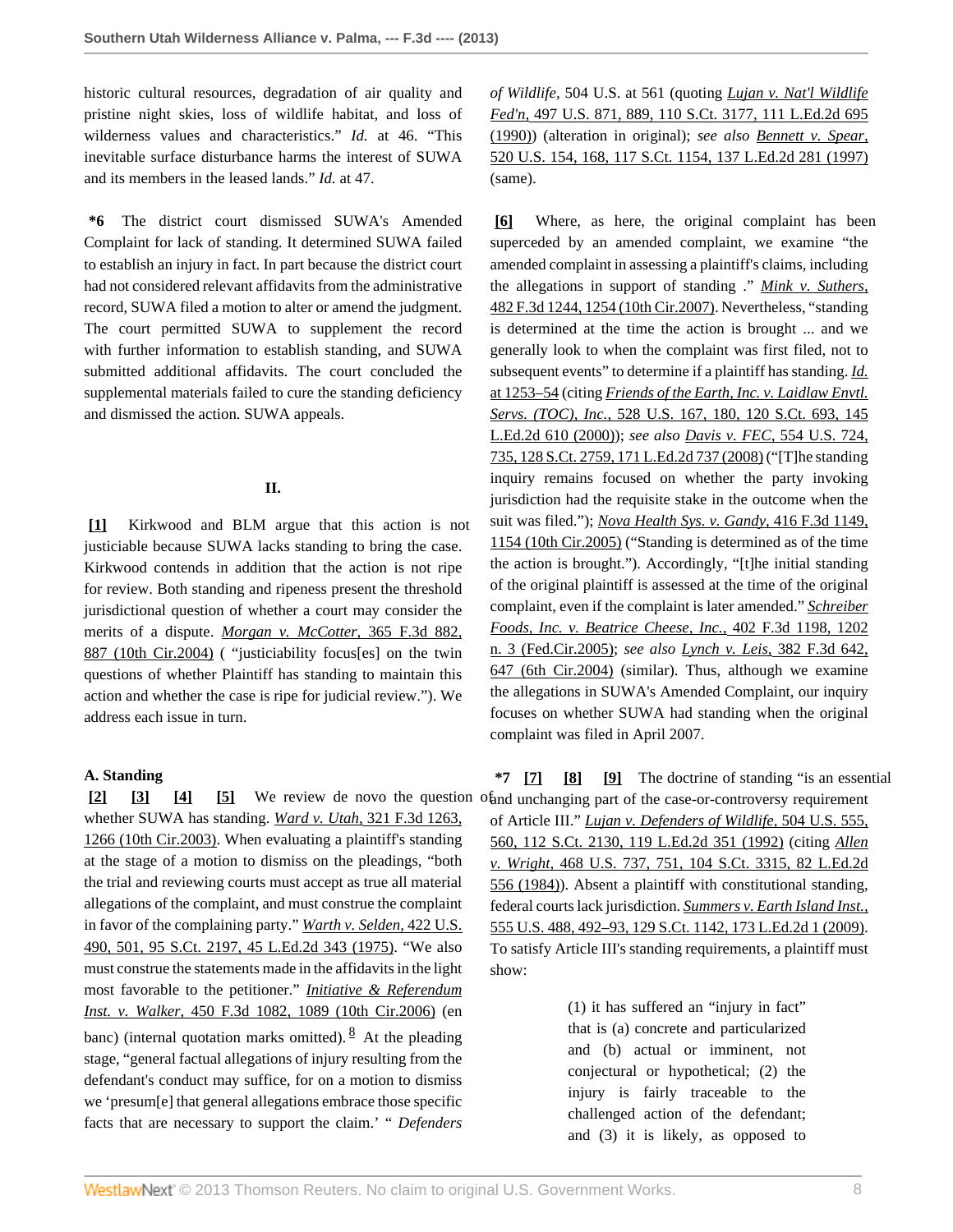merely speculative, that the injury will be redressed by a favorable decision.

*[Friends of the Earth,](http://www.westlaw.com/Link/Document/FullText?findType=Y&serNum=2000029538&pubNum=780&originationContext=document&vr=3.0&rs=cblt1.0&transitionType=DocumentItem&contextData=(sc.Search)#co_pp_sp_780_180)* 528 U.S. at 180–81 (citing *[Defenders](http://www.westlaw.com/Link/Document/FullText?findType=Y&serNum=1992106162&pubNum=780&originationContext=document&vr=3.0&rs=cblt1.0&transitionType=DocumentItem&contextData=(sc.Search)#co_pp_sp_780_560) of Wildlife,* [504 U.S. at 560–61\).](http://www.westlaw.com/Link/Document/FullText?findType=Y&serNum=1992106162&pubNum=780&originationContext=document&vr=3.0&rs=cblt1.0&transitionType=DocumentItem&contextData=(sc.Search)#co_pp_sp_780_560) "The element of traceability requires the plaintiff to show that the defendant is responsible for the injury, rather than some other party not before the court. Finally, the requirement of redressability ensures that the injury can likely be ameliorated by a favorable decision." *S. [Utah Wilderness Alliance v. Office of Surface Mining](http://www.westlaw.com/Link/Document/FullText?findType=Y&serNum=2023136975&pubNum=506&originationContext=document&vr=3.0&rs=cblt1.0&transitionType=DocumentItem&contextData=(sc.Search)#co_pp_sp_506_1233) [Reclamation & Enforcement,](http://www.westlaw.com/Link/Document/FullText?findType=Y&serNum=2023136975&pubNum=506&originationContext=document&vr=3.0&rs=cblt1.0&transitionType=DocumentItem&contextData=(sc.Search)#co_pp_sp_506_1233)* 620 F.3d 1227, 1233 (10th [Cir.2010\).](http://www.westlaw.com/Link/Document/FullText?findType=Y&serNum=2023136975&pubNum=506&originationContext=document&vr=3.0&rs=cblt1.0&transitionType=DocumentItem&contextData=(sc.Search)#co_pp_sp_506_1233)

<span id="page-8-0"></span>**[\[10\]](#page-1-5)** "An association has standing to bring suit on behalf of its members when its members would otherwise have standing to sue in their own right, the interests at stake are germane to the organization's purpose, and neither the claim asserted nor the relief requested requires the participation of individual members in the lawsuit." *[Friends of the Earth,](http://www.westlaw.com/Link/Document/FullText?findType=Y&serNum=2000029538&pubNum=780&originationContext=document&vr=3.0&rs=cblt1.0&transitionType=DocumentItem&contextData=(sc.Search)#co_pp_sp_780_181)* [528 U.S. at 181.](http://www.westlaw.com/Link/Document/FullText?findType=Y&serNum=2000029538&pubNum=780&originationContext=document&vr=3.0&rs=cblt1.0&transitionType=DocumentItem&contextData=(sc.Search)#co_pp_sp_780_181) Here, because the plaintiff groups' claims and requested relief are germane to their purposes and do not require the participation of any individual member, these organizations have standing if any one member would have standing to sue in his or her own right.

SUWA's alleged injury results from Kirkwood's right to engage in mineral development on the lands at issue in the thirty-nine leases. The Amended Complaint states that SUWA's members frequently visit and use the lands affected by the leasing decisions for various purposes, including hunting, camping, bird watching, sightseeing, and enjoying solitude. SUWA asserts that the retroactive suspension of the thirty-nine leases, and the inevitable "surface disturbance on the leasehold" that will result, harms the interests of SUWA and its members. App. at 47.

<span id="page-8-1"></span>SUWA relies on the declarations of one of its members who is also an employee, Ray Bloxham, to show that it has standing to sue.  $9 \text{ In the six declarations ultimately submitted to the}$  $9 \text{ In the six declarations ultimately submitted to the}$ district court, Mr. Bloxham detailed his interest in the public lands at issue in this case. He explained he has "visited both the Tar Sand Triangle STSA and the Circle Cliffs STSA and the public lands where these leases are located numerous times beginning in 1995." *Id.* at 277. He described the areas he visited during specific times. For example, he stated that during a September 2006 trip to the Tar Sand Triangle STSA,

> **\*8** I drove down the Flint Trail and I passed by Bagpipe Butte, Sewing Machine Pass, Elaterite Butte,

Gunsight Butte, and the Block. I enjoyed the solitude, scenery, and opportunities for primitive recreation of the area. I did not see any other parties during my entire visit. On previous visits, I have camped on The Big Ridge, I have driven the Poison Spring Canyon road to the North Hatch Canyon Road, I have hiked around The Block, and I have driven the Doll House road. This area is utterly remote. It contains remarkably deep and stunning canyons, expansive vistas, huge cliffs, and awe-inducing silence.

*Id.* at 264. Similarly, Mr. Bloxham described trips in June 2004 and February 2007 through the Circle Cliffs STSA:

> I hiked in Little Death Hollow Canyon, drove the Wolverine Loop road, camped under the Circle Cliffs, and explored Moody and Middle Moody Canyons and Colt Mesa. In that area I have also explored the Pioneer Mesa and Studhorse Peaks proposed wilderness units and have taken scenic tours of the area. I have enjoyed the solitude, scenery, and opportunities for primitive recreation in the area. Like much of the Grand Staircase– Escalante National Monument, the Circle Cliffs STSA is remote and quiet. It is etched with canyons, complimented by expansive views, and beautifully still.

*Id.* at 256. He clarified that these "lengthy descriptions of travel ... highlighted the areas that I have visited, all of which either enter leases at issue here or afford views of those locations." *Id.* at 277.

He further explained, "Tar sands development, or conventional oil and gas development, in [the Tar Sand Triangle STSA] would result in a tragic loss of remoteness, wildness, and pristinity," and development within the Circle Cliffs STSA "would destroy the incredible character of this unique and picturesque area." *Id.* at 264–65. "My health, recreational, spiritual, educational, aesthetic, and other interests are directly affected and irreparably harmed by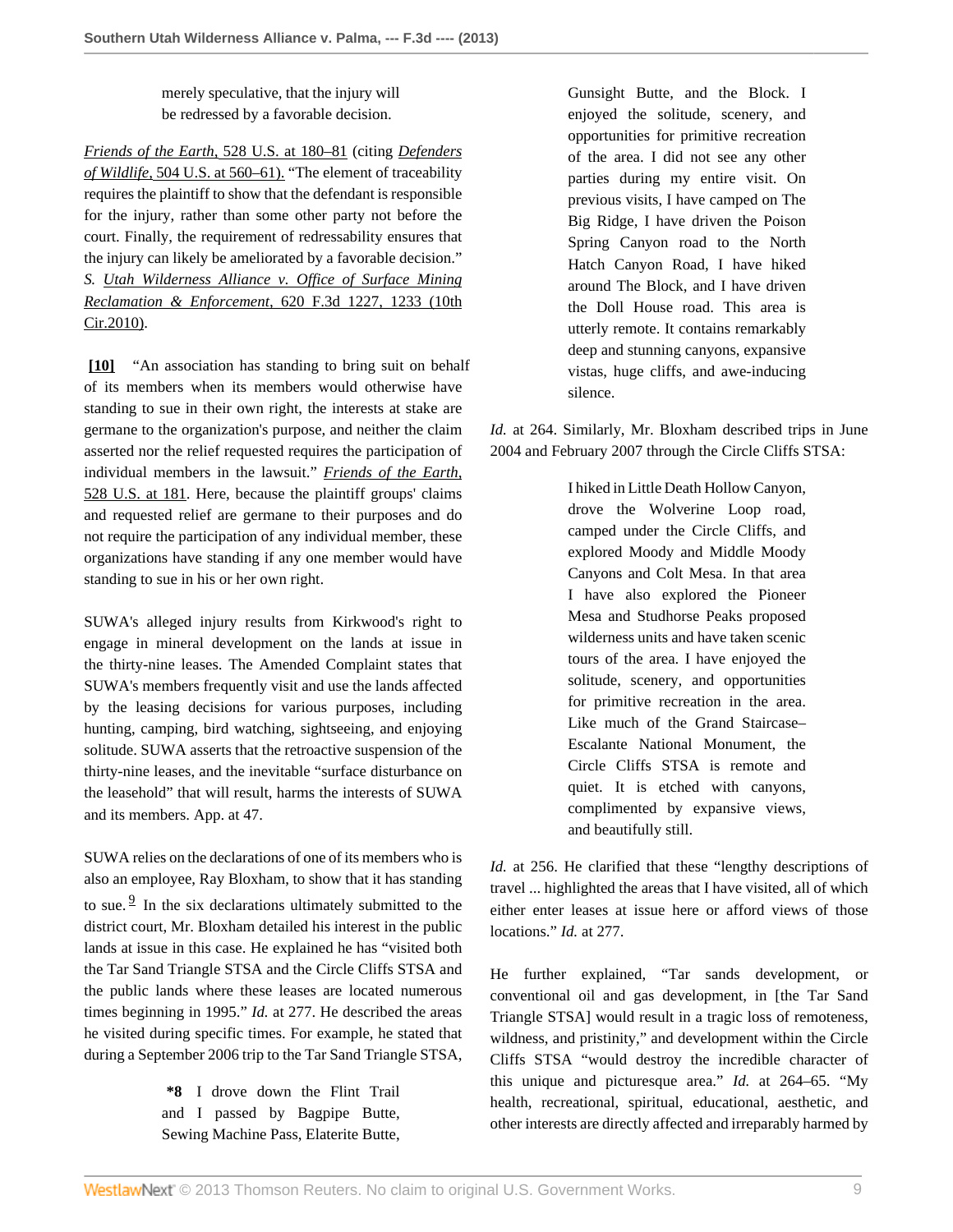the BLM and IBLA's decisions to retroactively suspend the thirty-nine leases at issue in this litigation and the associated development, either conventional or unconventional, that could result in these areas...." *Id.* at 274. He stated that he intends to return to these areas "as often as possible, but certainly within the next year." *Id.* at 264.

The district court determined these affidavits and the Amended Complaint failed to demonstrate an injury in fact because they did not identify specific visits to each of the thirty-nine leases at issue. The court also concluded the affidavits were insufficient because SUWA's members only occasionally visited the relevant areas and failed to provide sufficiently imminent plans to return. *See* App. at 229 ("Because Members' past visitations do nothing more than create isolated visits to the areas in question, more specificity is required in their future planning to remove the injury from the 'speculative' and place it within the realm of 'concrete' and 'imminent.' Under these facts, simply declaring their intent to return within the course of the year does not suffice."). In its view, any imminence of injury was further undermined by the duration of litigation. The court explained that even though members had averred plans to return certainly within the year, more than a year had passed since the affidavits were signed and "the stated timetable for Members to make their return trips has lapsed.... [T]here is now no evidence that they ever intend to return." *Id.* at 230.

**\*9** In urging us to affirm the district court, Kirkwood and the government first contend SUWA's injuries are insufficiently concrete and particularized, asserting that "Mr. Bloxham's multiple declarations do not provide the requisite demonstration of use of the land's [sic] covered by Kirkwood's CHL Applications to establish an injury-infact." Kirkwood Br. at 38. Relying primarily on *[Defenders](http://www.westlaw.com/Link/Document/FullText?findType=Y&serNum=1992106162&pubNum=780&originationContext=document&vr=3.0&rs=cblt1.0&transitionType=DocumentItem&contextData=(sc.Search)#co_pp_sp_780_565) of Wildlife,* [504 U.S. at 565–66,](http://www.westlaw.com/Link/Document/FullText?findType=Y&serNum=1992106162&pubNum=780&originationContext=document&vr=3.0&rs=cblt1.0&transitionType=DocumentItem&contextData=(sc.Search)#co_pp_sp_780_565) they argue Mr. Bloxham's declarations lack the specificity necessary to show a particularized interest in the land.

# *1. Concrete and Particularized Injury*

<span id="page-9-2"></span><span id="page-9-1"></span><span id="page-9-0"></span>**[\[11\]](#page-1-6) [\[12](#page-2-1)] [\[13\]](#page-2-2)** "The purpose of the injury-in-fact requirement of Article III is to ensure only those having a 'direct stake in the outcome,' and not those having abstract concerns, may have access to the courts." *[Comm. to Save](http://www.westlaw.com/Link/Document/FullText?findType=Y&serNum=1996269864&pubNum=506&originationContext=document&vr=3.0&rs=cblt1.0&transitionType=DocumentItem&contextData=(sc.Search)#co_pp_sp_506_451) the Rio Hondo v. Lucero,* [102 F.3d 445, 451 \(10th Cir.1996\)](http://www.westlaw.com/Link/Document/FullText?findType=Y&serNum=1996269864&pubNum=506&originationContext=document&vr=3.0&rs=cblt1.0&transitionType=DocumentItem&contextData=(sc.Search)#co_pp_sp_506_451) (quoting *[Valley Forge Christian College v. Ams. United for](http://www.westlaw.com/Link/Document/FullText?findType=Y&serNum=1982102020&pubNum=708&originationContext=document&vr=3.0&rs=cblt1.0&transitionType=DocumentItem&contextData=(sc.Search)) [Separation of Church & State, Inc.,](http://www.westlaw.com/Link/Document/FullText?findType=Y&serNum=1982102020&pubNum=708&originationContext=document&vr=3.0&rs=cblt1.0&transitionType=DocumentItem&contextData=(sc.Search))* 454 U.S. 464, 473, [102 S.Ct. 752, 70 L.Ed.2d 700 \(1982\)](http://www.westlaw.com/Link/Document/FullText?findType=Y&serNum=1982102020&pubNum=708&originationContext=document&vr=3.0&rs=cblt1.0&transitionType=DocumentItem&contextData=(sc.Search))). Where, as here, "the plaintiff is not himself the object of the government

action or inaction he challenges, standing is not precluded, but it is ordinarily substantially more difficult to establish." *[Defenders of Wildlife,](http://www.westlaw.com/Link/Document/FullText?findType=Y&serNum=1992106162&pubNum=780&originationContext=document&vr=3.0&rs=cblt1.0&transitionType=DocumentItem&contextData=(sc.Search)#co_pp_sp_780_562)* 504 U.S. at 562 (internal quotation marks omitted). As a general rule, however, "environmental plaintiffs adequately allege injury in fact when they aver that they use the affected area and are persons 'for whom the aesthetic and recreational values of the area will be lessened' by the challenged activity." *[Friends of the Earth,](http://www.westlaw.com/Link/Document/FullText?findType=Y&serNum=2000029538&pubNum=780&originationContext=document&vr=3.0&rs=cblt1.0&transitionType=DocumentItem&contextData=(sc.Search)#co_pp_sp_780_183)* 528 U.S. [at 183](http://www.westlaw.com/Link/Document/FullText?findType=Y&serNum=2000029538&pubNum=780&originationContext=document&vr=3.0&rs=cblt1.0&transitionType=DocumentItem&contextData=(sc.Search)#co_pp_sp_780_183) (quoting *[Sierra Club v. Morton,](http://www.westlaw.com/Link/Document/FullText?findType=Y&serNum=1972127106&pubNum=708&originationContext=document&vr=3.0&rs=cblt1.0&transitionType=DocumentItem&contextData=(sc.Search))* 405 U.S. 727, 735, [92 S.Ct. 1361, 31 L.Ed.2d 636 \(1972\)\)](http://www.westlaw.com/Link/Document/FullText?findType=Y&serNum=1972127106&pubNum=708&originationContext=document&vr=3.0&rs=cblt1.0&transitionType=DocumentItem&contextData=(sc.Search)). "While generalized harm to the forest or the environment will not alone support standing, if that harm in fact affects the recreational or even the mere esthetic interests of the plaintiff, that will suffice." *Summers,* [555 U.S. at 494](http://www.westlaw.com/Link/Document/FullText?findType=Y&serNum=2018252548&pubNum=780&originationContext=document&vr=3.0&rs=cblt1.0&transitionType=DocumentItem&contextData=(sc.Search)#co_pp_sp_780_494).

The district court misapplied the law when it rejected SUWA's standing on the basis that the affidavits failed to show its members have visited each of the leases at issue. Neither our court nor the Supreme Court has ever required an environmental plaintiff to show it has traversed each bit of land that will be affected by a challenged agency action. Although the Supreme Court has stated that "a plaintiff claiming injury from environmental damage must use the area affected by the challenged activity and not an area roughly 'in the vicinity' of it," *[Defenders of Wildlife,](http://www.westlaw.com/Link/Document/FullText?findType=Y&serNum=1992106162&pubNum=780&originationContext=document&vr=3.0&rs=cblt1.0&transitionType=DocumentItem&contextData=(sc.Search)#co_pp_sp_780_565)* 504 [U.S. at 565–66](http://www.westlaw.com/Link/Document/FullText?findType=Y&serNum=1992106162&pubNum=780&originationContext=document&vr=3.0&rs=cblt1.0&transitionType=DocumentItem&contextData=(sc.Search)#co_pp_sp_780_565) (citing *[Nat'l Wildlife Fed'n,](http://www.westlaw.com/Link/Document/FullText?findType=Y&serNum=1990097949&pubNum=780&originationContext=document&vr=3.0&rs=cblt1.0&transitionType=DocumentItem&contextData=(sc.Search)#co_pp_sp_780_887)* 497 U.S. at 887– [889\),](http://www.westlaw.com/Link/Document/FullText?findType=Y&serNum=1990097949&pubNum=780&originationContext=document&vr=3.0&rs=cblt1.0&transitionType=DocumentItem&contextData=(sc.Search)#co_pp_sp_780_887) that statement must be read in context. In *National Wildlife Federation,* the Court explained in the summary judgment context that the heftier requirements of Rule 56 were "assuredly not satisfied by averments which state only that one of respondent's members uses *unspecified portions* of an immense tract of territory, on some portions of which mining activity has occurred or probably will occur by virtue of the governmental action." [497 U.S. at 889](http://www.westlaw.com/Link/Document/FullText?findType=Y&serNum=1990097949&pubNum=780&originationContext=document&vr=3.0&rs=cblt1.0&transitionType=DocumentItem&contextData=(sc.Search)#co_pp_sp_780_889) (emphasis added). Similarly, in *[Defenders of Wildlife,](http://www.westlaw.com/Link/Document/FullText?findType=Y&serNum=1992106162&pubNum=780&originationContext=document&vr=3.0&rs=cblt1.0&transitionType=DocumentItem&contextData=(sc.Search)#co_pp_sp_780_566)* 504 U.S. at 566, the Court rejected the notion that plaintiffs could demonstrate an injury while only "us[ing] portions of an ecosystem not perceptibly affected by the unlawful action in question." Neither of these cases is remotely similar to the case at bar.

**\*10** Indeed, Mr. Bloxham's declarations go beyond the general factual allegations needed at the pleading stage. As his affidavits described in detail, he has traveled extensively through these STSAs, has traversed through or within view of the parcels of land where oil and gas development will occur, and plans to return as often as possible, but certainly within a year. He specified areas which he has visited, averred that these specific areas will be affected by oil and gas drilling, and stated his interests will be harmed by such activity. This is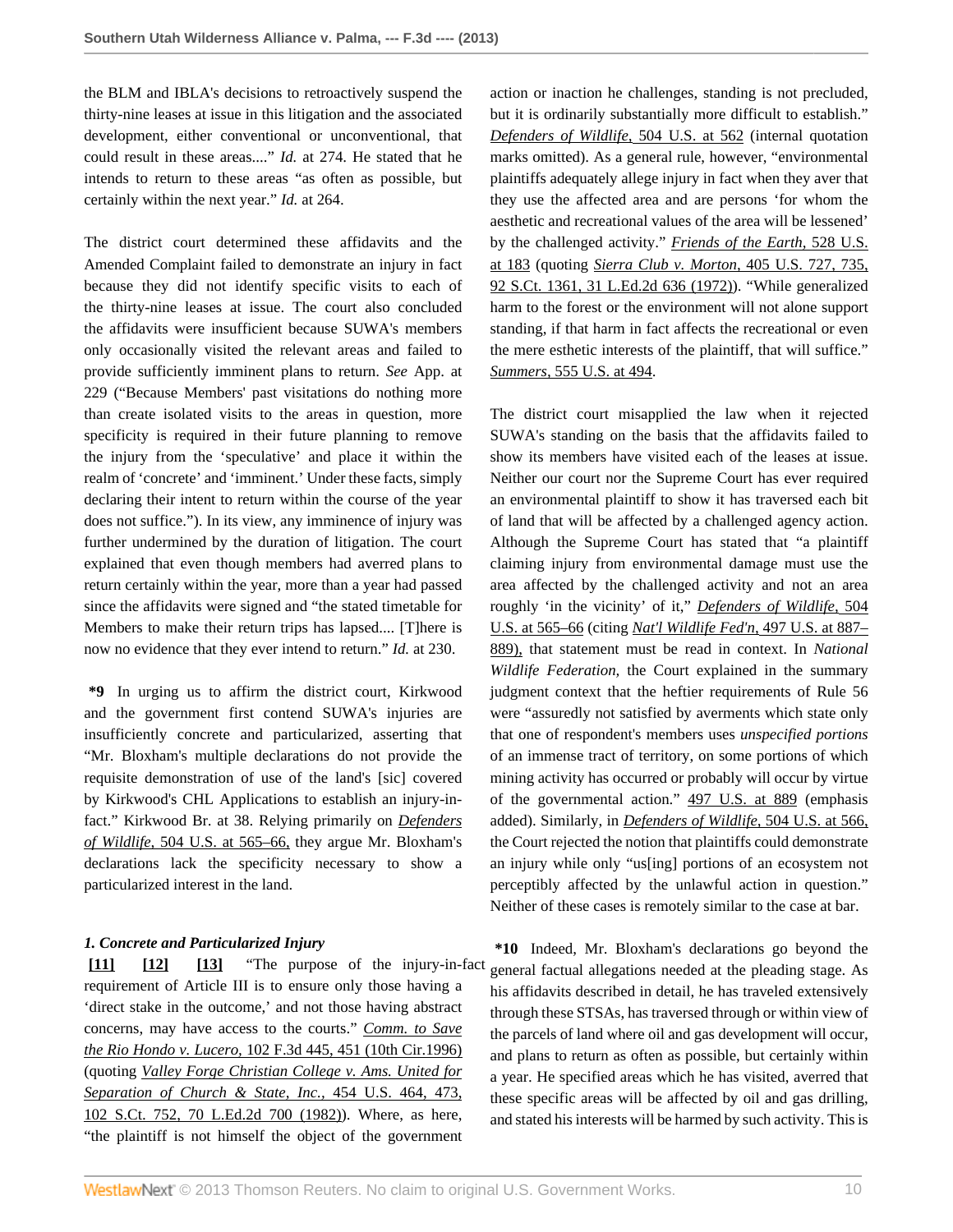sufficient. A plaintiff who has repeatedly visited a particular site, has imminent plans to do so again, and whose interests are harmed by a defendant's conduct has suffered injury in fact that is concrete and particularized. *See Summers,* [555 U.S. at](http://www.westlaw.com/Link/Document/FullText?findType=Y&serNum=2018252548&pubNum=780&originationContext=document&vr=3.0&rs=cblt1.0&transitionType=DocumentItem&contextData=(sc.Search)#co_pp_sp_780_494) [494;](http://www.westlaw.com/Link/Document/FullText?findType=Y&serNum=2018252548&pubNum=780&originationContext=document&vr=3.0&rs=cblt1.0&transitionType=DocumentItem&contextData=(sc.Search)#co_pp_sp_780_494) *see also S. [Utah Wilderness Alliance,](http://www.westlaw.com/Link/Document/FullText?findType=Y&serNum=2023136975&pubNum=506&originationContext=document&vr=3.0&rs=cblt1.0&transitionType=DocumentItem&contextData=(sc.Search)#co_pp_sp_506_1234)* 620 F.3d at 1234 (" 'In an environmental case ... a plaintiff need only show that he used the affected area, and that he is an individual for whom the aesthetic and recreational values of the area are lessened by the defendant's activity.' " (quoting *[Piney Run](http://www.westlaw.com/Link/Document/FullText?findType=Y&serNum=2001864190&pubNum=506&originationContext=document&vr=3.0&rs=cblt1.0&transitionType=DocumentItem&contextData=(sc.Search)#co_pp_sp_506_263) [Preservation Ass'n v. Cnty. Comm'rs,](http://www.westlaw.com/Link/Document/FullText?findType=Y&serNum=2001864190&pubNum=506&originationContext=document&vr=3.0&rs=cblt1.0&transitionType=DocumentItem&contextData=(sc.Search)#co_pp_sp_506_263)* 268 F.3d 255, 263 (4th [Cir.2001\)](http://www.westlaw.com/Link/Document/FullText?findType=Y&serNum=2001864190&pubNum=506&originationContext=document&vr=3.0&rs=cblt1.0&transitionType=DocumentItem&contextData=(sc.Search)#co_pp_sp_506_263) (alteration in original)).

Recent precedent from our court demonstrates that Mr. Bloxham's declarations are more than sufficient to establish SUWA's injury at the pleading stage. In *[Southern Utah](http://www.westlaw.com/Link/Document/FullText?findType=Y&serNum=2023136975&pubNum=506&originationContext=document&vr=3.0&rs=cblt1.0&transitionType=DocumentItem&contextData=(sc.Search)#co_pp_sp_506_1234) [Wilderness Alliance,](http://www.westlaw.com/Link/Document/FullText?findType=Y&serNum=2023136975&pubNum=506&originationContext=document&vr=3.0&rs=cblt1.0&transitionType=DocumentItem&contextData=(sc.Search)#co_pp_sp_506_1234)* 620 F.3d at 1234, for example, the "amended complaint state[d] that its members use the lands affected by these [mining] permits for various purposes scientific study, hunting, aesthetic appreciation, sightseeing, and solitude. They claim that the proposed mining operations would impair many, if not all, of these uses." We held there was an injury in fact and noted this type of injury "has often been used to demonstrate standing...." *Id.* Here, SUWA has made similar claims and has adequately alleged a concrete, particularized injury.

The reality that this litigation has taken several years does not render Mr. Bloxham's intentions to return "certainly within the next year," App. at 264, inadequate for standing. As we explained *supra,* "standing is determined at the time the action is brought." *Mink,* [482 F.3d at 1253.](http://www.westlaw.com/Link/Document/FullText?findType=Y&serNum=2011957528&pubNum=506&originationContext=document&vr=3.0&rs=cblt1.0&transitionType=DocumentItem&contextData=(sc.Search)#co_pp_sp_506_1253) Any concern that SUWA subsequently lost its interest in this litigation is relevant to mootness, not standing. *See [Arizonans for Official](http://www.westlaw.com/Link/Document/FullText?findType=Y&serNum=1997060684&pubNum=708&originationContext=document&vr=3.0&rs=cblt1.0&transitionType=DocumentItem&contextData=(sc.Search)) English v. Arizona,* [520 U.S. 43, 68 n. 22, 117 S.Ct. 1055,](http://www.westlaw.com/Link/Document/FullText?findType=Y&serNum=1997060684&pubNum=708&originationContext=document&vr=3.0&rs=cblt1.0&transitionType=DocumentItem&contextData=(sc.Search)) [137 L.Ed.2d 170 \(1997\)](http://www.westlaw.com/Link/Document/FullText?findType=Y&serNum=1997060684&pubNum=708&originationContext=document&vr=3.0&rs=cblt1.0&transitionType=DocumentItem&contextData=(sc.Search)) ("Mootness has been described as the doctrine of standing set in a time frame: The requisite personal interest that must exist at the commencement of the litigation (standing) must continue throughout its existence (mootness)." (internal quotation marks omitted)). Accordingly, the district court erred when it held SUWA had failed to show a concrete injury sufficient to support standing.

## *2. Imminence of Injury*

Kirkwood and the government also argue that SUWA's injuries are not actual or imminent because Kirkwood's leases are considered by the BLM to be suspended and Kirkwood currently does not hold drilling permits to conduct oil and gas development on its leaseholds. Kirkwood contends in addition that SUWA cannot show imminent injury because "BLM's 2006 and 2007 Decisions did not approve any of Kirkwood's CHL applications, or issue any oil and gas leases or suspend any existing oil and gas leases. There has been no 'irretrievable commitment of resources' because BLM has not issued the combined hydrocarbon leases to Kirkwood." Kirkwood Br. at 31 (citing *[New Mexico ex rel. Richardson v.](http://www.westlaw.com/Link/Document/FullText?findType=Y&serNum=2018686432&pubNum=506&originationContext=document&vr=3.0&rs=cblt1.0&transitionType=DocumentItem&contextData=(sc.Search)#co_pp_sp_506_718) Bureau of Land Mgmt. .,* [565 F.3d 683, 718 \(10th Cir.2009\)](http://www.westlaw.com/Link/Document/FullText?findType=Y&serNum=2018686432&pubNum=506&originationContext=document&vr=3.0&rs=cblt1.0&transitionType=DocumentItem&contextData=(sc.Search)#co_pp_sp_506_718)).

<span id="page-10-0"></span>**\*11 [\[14\]](#page-2-3)** "Although 'imminence' is concededly a somewhat elastic concept," its purpose in the standing formulation "is to ensure that the alleged injury is not too speculative for Article III purposes—that the injury is 'certainly impending.' " *[Defenders of Wildlife,](http://www.westlaw.com/Link/Document/FullText?findType=Y&serNum=1992106162&pubNum=780&originationContext=document&vr=3.0&rs=cblt1.0&transitionType=DocumentItem&contextData=(sc.Search)#co_pp_sp_780_564)* 504 U.S. at [564 n. 2](http://www.westlaw.com/Link/Document/FullText?findType=Y&serNum=1992106162&pubNum=780&originationContext=document&vr=3.0&rs=cblt1.0&transitionType=DocumentItem&contextData=(sc.Search)#co_pp_sp_780_564). The doctrines of standing and ripeness substantially overlap in many cases, *[Morgan v. McCotter,](http://www.westlaw.com/Link/Document/FullText?findType=Y&serNum=2004349042&pubNum=506&originationContext=document&vr=3.0&rs=cblt1.0&transitionType=DocumentItem&contextData=(sc.Search)#co_pp_sp_506_887)* 365 F.3d at [887](http://www.westlaw.com/Link/Document/FullText?findType=Y&serNum=2004349042&pubNum=506&originationContext=document&vr=3.0&rs=cblt1.0&transitionType=DocumentItem&contextData=(sc.Search)#co_pp_sp_506_887). Such is the case here, where the question of whether SUWA faces an imminent injury involves similar concerns as whether SUWA's suit is ripe for adjudication. "The standing question thus bears close affinity to questions of ripeness whether the harm asserted had matured sufficiently to warrant judicial intervention." *Warth v. Selden,* [422 U.S. at 499 n. 10.](http://www.westlaw.com/Link/Document/FullText?findType=Y&serNum=1975129820&pubNum=780&originationContext=document&vr=3.0&rs=cblt1.0&transitionType=DocumentItem&contextData=(sc.Search)#co_pp_sp_780_499)

But there are also important differences between the two doctrines, as our sister circuit has explained,

> When determining standing, a court asks whether these persons are the proper *parties* to bring the suit, thus focusing on the qualitative sufficiency of the injury and whether the complainant has personally suffered the harm. *See* Erwin Chemerinsky, *Federal Jurisdiction* § 2.4.1 (1989). When determining ripeness, a court asks whether this is the correct *time* for the complainant to bring the action. *See id.*

*Wilderness Soc. v. Alcock,* [83 F.3d 386, 390 \(11th Cir.1996\)](http://www.westlaw.com/Link/Document/FullText?findType=Y&serNum=1996109790&pubNum=506&originationContext=document&vr=3.0&rs=cblt1.0&transitionType=DocumentItem&contextData=(sc.Search)#co_pp_sp_506_390); *see also* [13B Charles Alan Wright, Arthur R. Miller &](http://www.westlaw.com/Link/Document/FullText?findType=Y&serNum=0341763081&pubNum=0102228&originationContext=document&vr=3.0&rs=cblt1.0&transitionType=DocumentItem&contextData=(sc.Search)) Edward H. Cooper, *[Federal Practice and Procedure](http://www.westlaw.com/Link/Document/FullText?findType=Y&serNum=0341763081&pubNum=0102228&originationContext=document&vr=3.0&rs=cblt1.0&transitionType=DocumentItem&contextData=(sc.Search))* § 3532.1 [\(3d ed. 2008\)](http://www.westlaw.com/Link/Document/FullText?findType=Y&serNum=0341763081&pubNum=0102228&originationContext=document&vr=3.0&rs=cblt1.0&transitionType=DocumentItem&contextData=(sc.Search)) ("As compared to standing, ripeness assumes that an asserted injury is sufficient to support standing, but asks whether the injury is too contingent or remote to support present adjudication.").

The question here is not *whether* SUWA is a proper party to challenge BLM's decision, but *when* it can do so. Given the overlap between the doctrines of standing and ripeness, and given that SUWA is a proper party to bring this action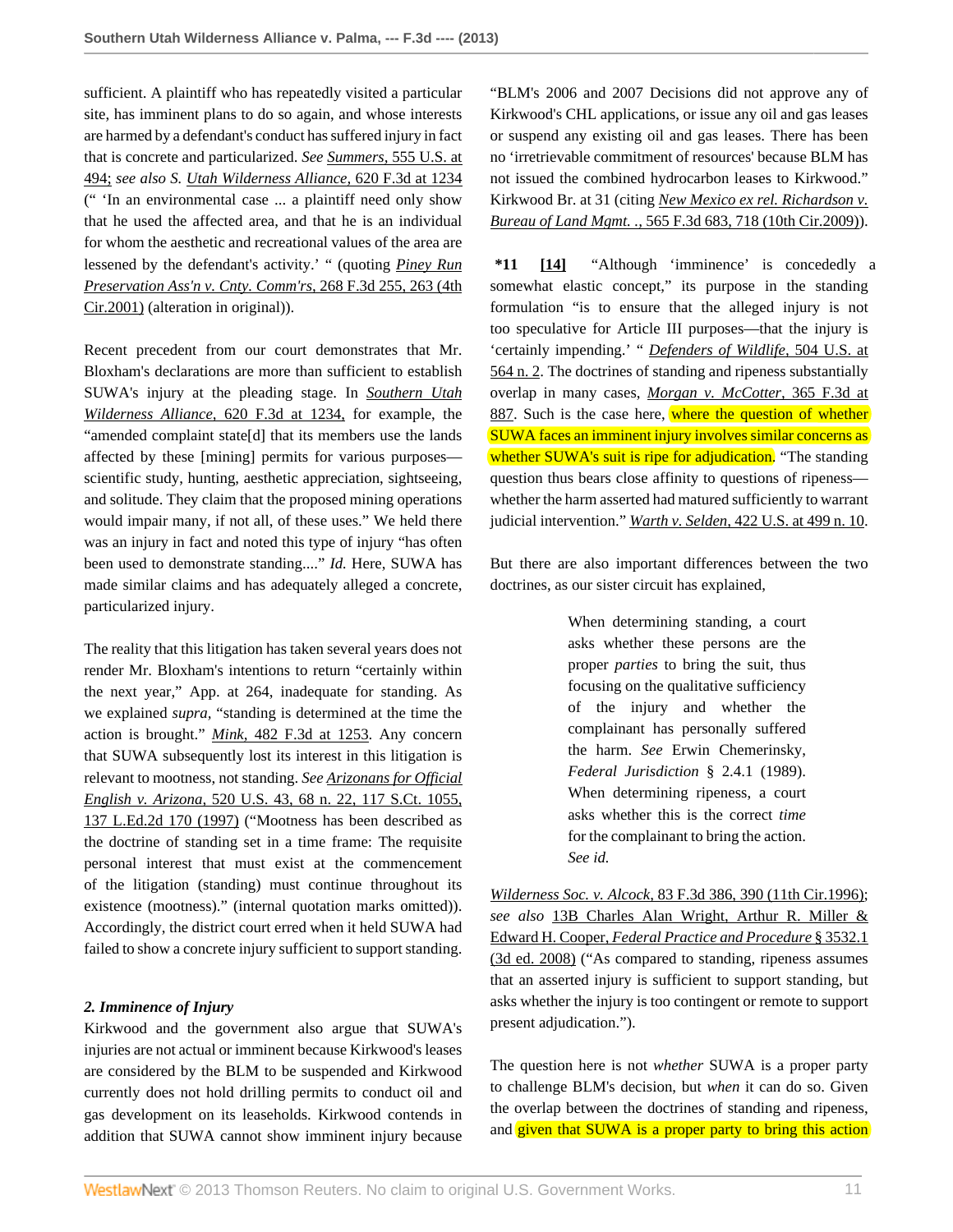if this is the correct time to do so, we think this case is more appropriately decided under the ripeness doctrine, which has been "characterized as standing on a timeline." *[Thomas v.](http://www.westlaw.com/Link/Document/FullText?findType=Y&serNum=2000462765&pubNum=506&originationContext=document&vr=3.0&rs=cblt1.0&transitionType=DocumentItem&contextData=(sc.Search)#co_pp_sp_506_1138) [Anchorage Equal Rights Comm'n,](http://www.westlaw.com/Link/Document/FullText?findType=Y&serNum=2000462765&pubNum=506&originationContext=document&vr=3.0&rs=cblt1.0&transitionType=DocumentItem&contextData=(sc.Search)#co_pp_sp_506_1138)* 220 F.3d 1134, 1138 (9th [Cir.2000\)](http://www.westlaw.com/Link/Document/FullText?findType=Y&serNum=2000462765&pubNum=506&originationContext=document&vr=3.0&rs=cblt1.0&transitionType=DocumentItem&contextData=(sc.Search)#co_pp_sp_506_1138) (en banc); *see also [Wright & Miller, supra,](http://www.westlaw.com/Link/Document/FullText?findType=Y&serNum=0341763081&pubNum=0102228&originationContext=document&vr=3.0&rs=cblt1.0&transitionType=DocumentItem&contextData=(sc.Search))* § [3532.1](http://www.westlaw.com/Link/Document/FullText?findType=Y&serNum=0341763081&pubNum=0102228&originationContext=document&vr=3.0&rs=cblt1.0&transitionType=DocumentItem&contextData=(sc.Search)) ("Both ripeness and mootness, moreover, could be addressed as nothing but the time dimensions of standing."). Accordingly, rather than further analyzing the standing issue, we turn to the question of ripeness.

## <span id="page-11-1"></span>**III.**

<span id="page-11-0"></span>[\[15\]](#page-2-0) [\[16\]](#page-2-4) The district court did not address ripeness, although the issue was raised and briefed below. The ripeness doctrine "is drawn both from Article III limitations on judicial power and from prudential reasons for refusing to exercise jurisdiction." *[Reno v. Catholic Soc. Servs., Inc.,](http://www.westlaw.com/Link/Document/FullText?findType=Y&serNum=1993124660&pubNum=708&originationContext=document&vr=3.0&rs=cblt1.0&transitionType=DocumentItem&contextData=(sc.Search))* 509 U.S. [43, 58 n. 18, 113 S.Ct. 2485, 125 L.Ed.2d 38 \(1993\)](http://www.westlaw.com/Link/Document/FullText?findType=Y&serNum=1993124660&pubNum=708&originationContext=document&vr=3.0&rs=cblt1.0&transitionType=DocumentItem&contextData=(sc.Search)). Accordingly, we may decide the issue even when it was not reached by the district court. *See [Utah v. U.S. Dep't of the](http://www.westlaw.com/Link/Document/FullText?findType=Y&serNum=2000112822&pubNum=506&originationContext=document&vr=3.0&rs=cblt1.0&transitionType=DocumentItem&contextData=(sc.Search)#co_pp_sp_506_1196) Interior,* [210 F.3d 1193, 1196 n. 1 \(10th Cir.2000\)](http://www.westlaw.com/Link/Document/FullText?findType=Y&serNum=2000112822&pubNum=506&originationContext=document&vr=3.0&rs=cblt1.0&transitionType=DocumentItem&contextData=(sc.Search)#co_pp_sp_506_1196).

<span id="page-11-3"></span><span id="page-11-2"></span>**\*12 [\[17\]](#page-2-5) [\[18\]](#page-2-6)** The doctrine of ripeness prevents courts "from entangling themselves in abstract disagreements over administrative policies," while also "protect[ing] the agencies from judicial interference until an administrative decision has been formalized and its effects felt in a concrete way by the challenging parties." *[Abbott Labs. v. Gardner,](http://www.westlaw.com/Link/Document/FullText?findType=Y&serNum=1967100001&pubNum=708&originationContext=document&vr=3.0&rs=cblt1.0&transitionType=DocumentItem&contextData=(sc.Search))* 387 U.S. 136, [148–49, 87 S.Ct. 1507, 18 L.Ed.2d 681 \(1967\),](http://www.westlaw.com/Link/Document/FullText?findType=Y&serNum=1967100001&pubNum=708&originationContext=document&vr=3.0&rs=cblt1.0&transitionType=DocumentItem&contextData=(sc.Search)) *abrogated on other grounds by Califano v. Sanders,* [430 U.S. 99, 97 S.Ct.](http://www.westlaw.com/Link/Document/FullText?findType=Y&serNum=1977118737&pubNum=708&originationContext=document&vr=3.0&rs=cblt1.0&transitionType=DocumentItem&contextData=(sc.Search)) [980, 51 L.Ed.2d 192 \(1977\);](http://www.westlaw.com/Link/Document/FullText?findType=Y&serNum=1977118737&pubNum=708&originationContext=document&vr=3.0&rs=cblt1.0&transitionType=DocumentItem&contextData=(sc.Search)) *see also [Nat'l Park Hospitality](http://www.westlaw.com/Link/Document/FullText?findType=Y&serNum=2003378345&pubNum=708&originationContext=document&vr=3.0&rs=cblt1.0&transitionType=DocumentItem&contextData=(sc.Search)) [Ass'n v. U.S. Dep't of Interior,](http://www.westlaw.com/Link/Document/FullText?findType=Y&serNum=2003378345&pubNum=708&originationContext=document&vr=3.0&rs=cblt1.0&transitionType=DocumentItem&contextData=(sc.Search))* 538 U.S. 803, 807–08, 123 [S.Ct. 2026, 155 L.Ed.2d 1017 \(2003\).](http://www.westlaw.com/Link/Document/FullText?findType=Y&serNum=2003378345&pubNum=708&originationContext=document&vr=3.0&rs=cblt1.0&transitionType=DocumentItem&contextData=(sc.Search)) "In evaluating ripeness the central focus is on whether the case involves uncertain or contingent future events that may not occur as anticipated, or indeed may not occur at all." *[Initiative & Referendum Inst.,](http://www.westlaw.com/Link/Document/FullText?findType=Y&serNum=2009201128&pubNum=506&originationContext=document&vr=3.0&rs=cblt1.0&transitionType=DocumentItem&contextData=(sc.Search)#co_pp_sp_506_1097)* [450 F.3d at 1097](http://www.westlaw.com/Link/Document/FullText?findType=Y&serNum=2009201128&pubNum=506&originationContext=document&vr=3.0&rs=cblt1.0&transitionType=DocumentItem&contextData=(sc.Search)#co_pp_sp_506_1097) (internal quotation marks omitted).

<span id="page-11-5"></span><span id="page-11-4"></span>**[\[19\]](#page-2-7) [\[20\]](#page-2-8)** In deciding whether an agency's decision is ripe for judicial review, we examine "both the 'fitness of the issues for judicial decision' and the 'hardship to the parties of withholding court consideration.' " *[Ohio Forestry Ass'n,](http://www.westlaw.com/Link/Document/FullText?findType=Y&serNum=1998108673&pubNum=708&originationContext=document&vr=3.0&rs=cblt1.0&transitionType=DocumentItem&contextData=(sc.Search)) Inc. v. Sierra Club,* [523 U.S. 726, 733, 118 S.Ct. 1665, 140](http://www.westlaw.com/Link/Document/FullText?findType=Y&serNum=1998108673&pubNum=708&originationContext=document&vr=3.0&rs=cblt1.0&transitionType=DocumentItem&contextData=(sc.Search)) [L.Ed.2d 921 \(1998\)](http://www.westlaw.com/Link/Document/FullText?findType=Y&serNum=1998108673&pubNum=708&originationContext=document&vr=3.0&rs=cblt1.0&transitionType=DocumentItem&contextData=(sc.Search)) (quoting *Abbott Labs.,* [387 U.S. at 149\);](http://www.westlaw.com/Link/Document/FullText?findType=Y&serNum=1967100001&pubNum=780&originationContext=document&vr=3.0&rs=cblt1.0&transitionType=DocumentItem&contextData=(sc.Search)#co_pp_sp_780_149) *see also [Tarrant Reg'l Water Dist. v. Herrmann,](http://www.westlaw.com/Link/Document/FullText?findType=Y&serNum=2026084218&pubNum=506&originationContext=document&vr=3.0&rs=cblt1.0&transitionType=DocumentItem&contextData=(sc.Search)#co_pp_sp_506_1249)* 656 F.3d [1222, 1249 \(10th Cir.2011\).](http://www.westlaw.com/Link/Document/FullText?findType=Y&serNum=2026084218&pubNum=506&originationContext=document&vr=3.0&rs=cblt1.0&transitionType=DocumentItem&contextData=(sc.Search)#co_pp_sp_506_1249) In doing so, we may consider:

(1) whether the issues in the case are purely legal; (2) whether the agency action involved is "final agency action" within the meaning of the Administrative Procedure Act, [5](http://www.westlaw.com/Link/Document/FullText?findType=L&pubNum=1000546&cite=5USCAS704&originatingDoc=I88675e9759b311e280719c3f0e80bdd0&refType=LQ&originationContext=document&vr=3.0&rs=cblt1.0&transitionType=DocumentItem&contextData=(sc.Search)) [U.S.C. § 704;](http://www.westlaw.com/Link/Document/FullText?findType=L&pubNum=1000546&cite=5USCAS704&originatingDoc=I88675e9759b311e280719c3f0e80bdd0&refType=LQ&originationContext=document&vr=3.0&rs=cblt1.0&transitionType=DocumentItem&contextData=(sc.Search)) (3) whether the action has or will have a direct and immediate impact upon the plaintiff and (4) whether the resolution of the issues will promote effective enforcement and administration by the agency.

*Coal. for [Sustainable Res., Inc. v. U.S. Forest Serv.,](http://www.westlaw.com/Link/Document/FullText?findType=Y&serNum=2001680578&pubNum=506&originationContext=document&vr=3.0&rs=cblt1.0&transitionType=DocumentItem&contextData=(sc.Search)#co_pp_sp_506_1250)* 259 F.3d [1244, 1250 \(10th Cir.2001\)](http://www.westlaw.com/Link/Document/FullText?findType=Y&serNum=2001680578&pubNum=506&originationContext=document&vr=3.0&rs=cblt1.0&transitionType=DocumentItem&contextData=(sc.Search)#co_pp_sp_506_1250) (citation omitted); *see also [Mobil](http://www.westlaw.com/Link/Document/FullText?findType=Y&serNum=1999143983&pubNum=506&originationContext=document&vr=3.0&rs=cblt1.0&transitionType=DocumentItem&contextData=(sc.Search)#co_pp_sp_506_1197) [Exploration & Producing U.S., Inc.,](http://www.westlaw.com/Link/Document/FullText?findType=Y&serNum=1999143983&pubNum=506&originationContext=document&vr=3.0&rs=cblt1.0&transitionType=DocumentItem&contextData=(sc.Search)#co_pp_sp_506_1197)* 180 F.3d 1192, 1197 [\(10th Cir.1999\)](http://www.westlaw.com/Link/Document/FullText?findType=Y&serNum=1999143983&pubNum=506&originationContext=document&vr=3.0&rs=cblt1.0&transitionType=DocumentItem&contextData=(sc.Search)#co_pp_sp_506_1197). <sup>[10](#page-13-9)</sup>

<span id="page-11-8"></span><span id="page-11-6"></span>**[\[21\]](#page-3-0)** The parties focus on whether the Challenged Decisions constitute final agency action because if they do not, they are clearly not fit for judicial review. [Section 704](http://www.westlaw.com/Link/Document/FullText?findType=L&pubNum=1000546&cite=5USCAS704&originatingDoc=I88675e9759b311e280719c3f0e80bdd0&refType=LQ&originationContext=document&vr=3.0&rs=cblt1.0&transitionType=DocumentItem&contextData=(sc.Search)) of the APA provides that an agency action is "subject to judicial review" when it is either: (1) "made reviewable by statute," or (2) a "final agency action for which there is no other adequate remedy in a court." [5 U.S.C. § 704](http://www.westlaw.com/Link/Document/FullText?findType=L&pubNum=1000546&cite=5USCAS704&originatingDoc=I88675e9759b311e280719c3f0e80bdd0&refType=LQ&originationContext=document&vr=3.0&rs=cblt1.0&transitionType=DocumentItem&contextData=(sc.Search)). Agency action is final if it marks "the consummation of the agency's decisionmaking process" and is "one by which rights or obligations have been determined, or from which legal consequences will flow." *Bennett,* [520 U.S. at 178](http://www.westlaw.com/Link/Document/FullText?findType=Y&serNum=1997071742&pubNum=780&originationContext=document&vr=3.0&rs=cblt1.0&transitionType=DocumentItem&contextData=(sc.Search)#co_pp_sp_780_178) (internal quotation marks omitted).

Here, the Challenged Decisions did conclusively determine that Kirkwood continues to own unexpired leases that will ultimately give it some right to oil and gas production on the land, whether under Combined Hydrocarbon Leases if the applications are granted, or during the remaining terms of the underlying oil and gas leases if the combined leases are denied and the lease terms now deemed suspended are thereby revived. Whether Kirkwood retains *any* right in the underlying leases is the very issue SUWA has raised on appeal. On the other hand, the Challenged Decisions were merely part of a larger process for determining whether to accept Kirkwood's CHL conversion applications, a process that has not been completed. IBLA remanded the cases to BLM, *see Kirkwood,* 175 IBLA at 319, and Kirkwood's CHL applications remain pending.

<span id="page-11-7"></span>**\*13 [\[22\]](#page-3-1)** It is true that in a typical mineral leasing case, environmental plaintiffs do not have to wait until drilling permits have been issued before they may bring suit. Federal courts have repeatedly considered the act of issuing a lease to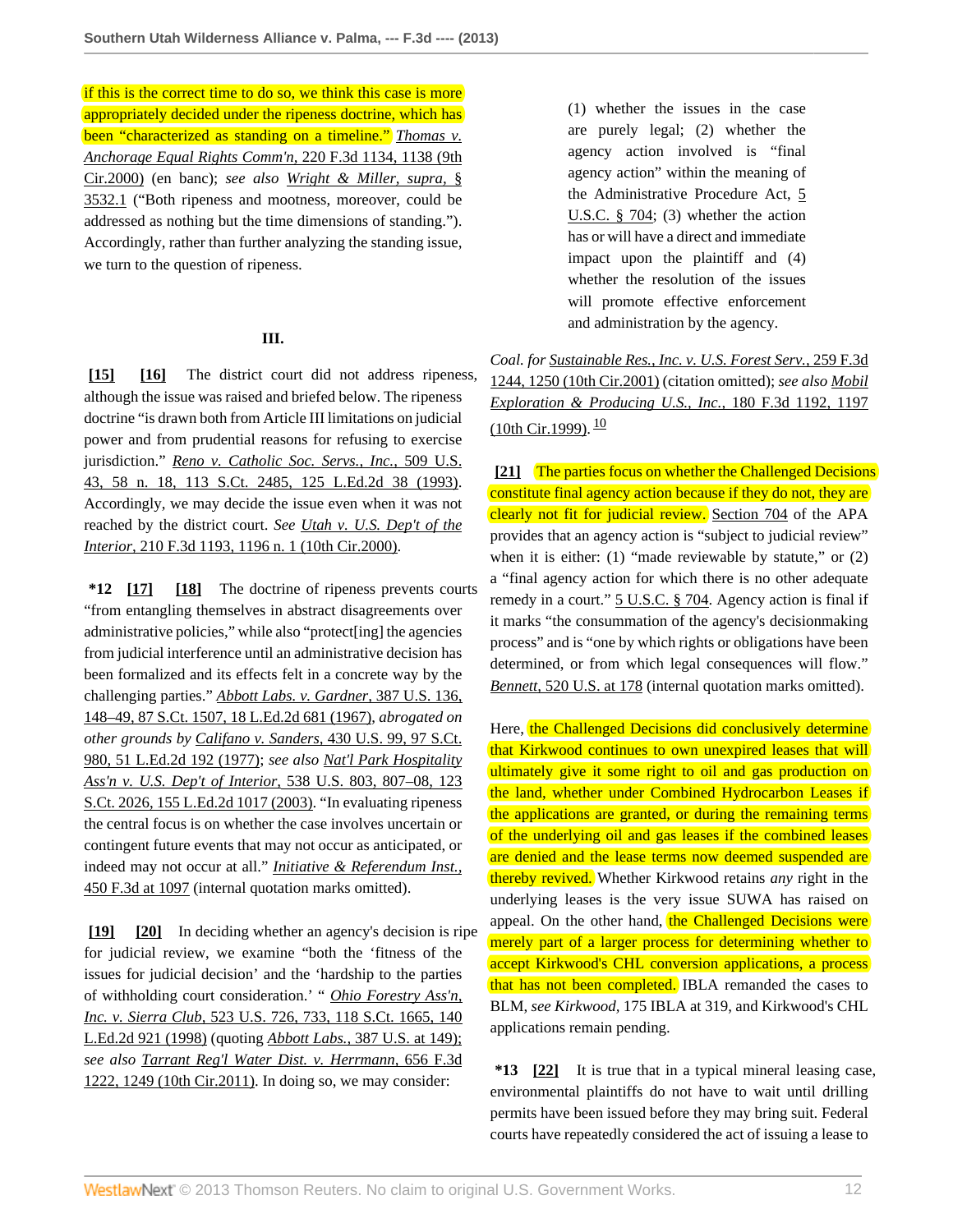be final agency action which may be challenged in court.  $\frac{11}{1}$  $\frac{11}{1}$  $\frac{11}{1}$ *See, e.g., New Mexico,* [565 F.3d 683;](http://www.westlaw.com/Link/Document/FullText?findType=Y&serNum=2018686432&pubNum=506&originationContext=document&vr=3.0&rs=cblt1.0&transitionType=DocumentItem&contextData=(sc.Search)) *[Conner v. Burford,](http://www.westlaw.com/Link/Document/FullText?findType=Y&serNum=1988087042&pubNum=350&originationContext=document&vr=3.0&rs=cblt1.0&transitionType=DocumentItem&contextData=(sc.Search))* [848 F.2d 1441 \(9th Cir.1988\)](http://www.westlaw.com/Link/Document/FullText?findType=Y&serNum=1988087042&pubNum=350&originationContext=document&vr=3.0&rs=cblt1.0&transitionType=DocumentItem&contextData=(sc.Search)); *[Sierra Club v. Peterson,](http://www.westlaw.com/Link/Document/FullText?findType=Y&serNum=1983144959&pubNum=350&originationContext=document&vr=3.0&rs=cblt1.0&transitionType=DocumentItem&contextData=(sc.Search))* [717 F.2d 1409 \(D.C.Cir.1983\).](http://www.westlaw.com/Link/Document/FullText?findType=Y&serNum=1983144959&pubNum=350&originationContext=document&vr=3.0&rs=cblt1.0&transitionType=DocumentItem&contextData=(sc.Search)) In part this is so because the issuance of the lease represents the irreversible and irretrievable commitment of public resources for private use. *Wyo. [Outdoor Council v. U.S. Forest Serv.,](http://www.westlaw.com/Link/Document/FullText?findType=Y&serNum=1999026693&pubNum=506&originationContext=document&vr=3.0&rs=cblt1.0&transitionType=DocumentItem&contextData=(sc.Search)#co_pp_sp_506_50)* 165 F.3d 43, 50 [\(D.C.Cir.1999\).](http://www.westlaw.com/Link/Document/FullText?findType=Y&serNum=1999026693&pubNum=506&originationContext=document&vr=3.0&rs=cblt1.0&transitionType=DocumentItem&contextData=(sc.Search)#co_pp_sp_506_50) Once the lease is issued, the lessee "cannot be prohibited from surface use of the leased parcel." *[New](http://www.westlaw.com/Link/Document/FullText?findType=Y&serNum=2018686432&pubNum=506&originationContext=document&vr=3.0&rs=cblt1.0&transitionType=DocumentItem&contextData=(sc.Search)#co_pp_sp_506_718) Mexico,* [565 F.3d at 718](http://www.westlaw.com/Link/Document/FullText?findType=Y&serNum=2018686432&pubNum=506&originationContext=document&vr=3.0&rs=cblt1.0&transitionType=DocumentItem&contextData=(sc.Search)#co_pp_sp_506_718) (citing [43 C.F.R. § 3101.1–2](http://www.westlaw.com/Link/Document/FullText?findType=L&pubNum=1000547&cite=43CFRS3101.1-2&originatingDoc=I88675e9759b311e280719c3f0e80bdd0&refType=LQ&originationContext=document&vr=3.0&rs=cblt1.0&transitionType=DocumentItem&contextData=(sc.Search))). Indeed, the terms of oil and gas leases issued on public lands give a lessee legal incentives to begin development with haste because generally a lessee must diligently develop the leasehold or else the lease will expire at the end of its primary term. *See* [30 U.S.C. § 226\(e\)](http://www.westlaw.com/Link/Document/FullText?findType=L&pubNum=1000546&cite=30USCAS226&originationContext=document&vr=3.0&rs=cblt1.0&transitionType=DocumentItem&contextData=(sc.Search)#co_pp_7fdd00001ca15) ("Each such lease shall continue so long after its primary term as oil or gas is produced in paying quantities.").

Moreover, where a lessee has purchased a lease, it has usually taken some concrete step toward disturbing the ground of the leasehold. *See New Mexico,* [565 F.3d at 718](http://www.westlaw.com/Link/Document/FullText?findType=Y&serNum=2018686432&pubNum=506&originationContext=document&vr=3.0&rs=cblt1.0&transitionType=DocumentItem&contextData=(sc.Search)#co_pp_sp_506_718) (noting the record reveals the lessee's "concrete plans" to build wells); *cf. [Utah](http://www.westlaw.com/Link/Document/FullText?findType=Y&serNum=2016677041&pubNum=506&originationContext=document&vr=3.0&rs=cblt1.0&transitionType=DocumentItem&contextData=(sc.Search)#co_pp_sp_506_1198) v. U.S. Dep't of Interior,* [535 F.3d 1184, 1198 \(10th Cir.2008\)](http://www.westlaw.com/Link/Document/FullText?findType=Y&serNum=2016677041&pubNum=506&originationContext=document&vr=3.0&rs=cblt1.0&transitionType=DocumentItem&contextData=(sc.Search)#co_pp_sp_506_1198) (observing we have found hardship where "the defendant had taken some *concrete action* that threatened to impair—or had already impaired—the plaintiffs' interests" (citing *Sierra Club,* 287 F.3d at 1264–65)).

But these cases are distinguishable from the circumstances here, which are far from the usual case involving issuance of a lease. What SUWA characterizes as the "reissuance" of the leases, when BLM deemed them to be in suspension rather than terminated, were not the result of recent successful bids by Kirkwood. They were instead *interim decisions* of the agency as part of the process of deciding whether to grant Kirkwood's application for CHL leases. Accordingly, we conclude there has not been a consummation of the agency's decisionmaking process sufficient to support litigation of the issue SUWA seeks to raise.

Nor have the interim decisions had any immediate impact on SUWA. Kirkwood has taken no concrete action in decades to develop oil and gas on the leases other than to apply to convert them to CHLs. Kirkwood also has consistently disclaimed any right to engage in operations on the leases while its CHL applications are under review. In Kirkwood's view, its leases are subject to a suspension of operations, not just a suspension of the length of their respective terms, and that suspension of operations, it says, prohibits it from entering

<span id="page-12-0"></span>upon, exploring, or otherwise impacting the leaseholds while its CHL applications are pending.

**\*14** In addition, because Kirkwood's leases have been deemed by the BLM to be under some type of suspension and their terms will not expire during the pendency of the CHL applications, [43 C.F.R. § 3103.4–4\(b\)](http://www.westlaw.com/Link/Document/FullText?findType=L&pubNum=1000547&cite=43CFRS3103.4-4&originationContext=document&vr=3.0&rs=cblt1.0&transitionType=DocumentItem&contextData=(sc.Search)#co_pp_a83b000018c76), Kirkwood lacks an incentive to attempt oil and gas development on the leases in the interim. There is no indication that Kirkwood intends to seek a permit to drill on the suspended leases, even if it has the legal right to do so as SUWA and the government argue, *supra* at 9–10. Kirkwood's CHL conversion applications have already been pending for nearly thirty years. Nothing in the record suggests that during these decades Kirkwood ever sought the required drilling permits, and it denies having the current right to do so. Given Kirkwood's representations to us and to the district court that it cannot utilize the leases while its CHL applications are pending, it appears unlikely that Kirkwood will seek to engage in any oil and gas development on the leaseholds until its CHL applications are resolved.  $\frac{12}{12}$  $\frac{12}{12}$  $\frac{12}{12}$ Thus, the Challenged Decisions have had no immediate impact on the interests SUWA seeks to protect.

<span id="page-12-1"></span>Moreover, we are not persuaded that SUWA will be harmed by delayed review. Any harm to SUWA's members' enjoyment of the lands at issue "rests upon contingent future events that may not occur as anticipated, or indeed may not occur at all." *[Texas v. United States,](http://www.westlaw.com/Link/Document/FullText?findType=Y&serNum=1998079524&pubNum=708&originationContext=document&vr=3.0&rs=cblt1.0&transitionType=DocumentItem&contextData=(sc.Search))* 523 U.S. 296, [300, 118 S.Ct. 1257, 140 L.Ed.2d 406 \(1998\)](http://www.westlaw.com/Link/Document/FullText?findType=Y&serNum=1998079524&pubNum=708&originationContext=document&vr=3.0&rs=cblt1.0&transitionType=DocumentItem&contextData=(sc.Search)) (quotations omitted). Until Kirkwood receives either drilling permits on the suspended leases or decisions on the CHL applications, no oil and gas development will occur. In the meantime, SUWA's members can continue their enjoyment of the Circle Cliffs and Tar Sand Triangle STSAs without disruption by Kirkwood, and SUWA's interests in the wilderness of Southern Utah will remain uninjured by the status quo. Both Kirkwood and the government concede that if and when Kirkwood ever gains the right to engage in development on the leaseholds, SUWA may seek review of its claim that the Challenged Decisions improperly deemed the leases suspended, along with any other issues that may arise in the remaining course of the agency proceedings.

We would also "benefit from further factual development of the issues presented." *Utah,* [210 F.3d at 1197.](http://www.westlaw.com/Link/Document/FullText?findType=Y&serNum=2000112822&pubNum=506&originationContext=document&vr=3.0&rs=cblt1.0&transitionType=DocumentItem&contextData=(sc.Search)#co_pp_sp_506_1197) Although the issues here are predominantly legal questions, the validity of SUWA's claims will be best adjudicated once the facts have been further developed and it becomes clear what type of oil and gas development Kirkwood will ultimately be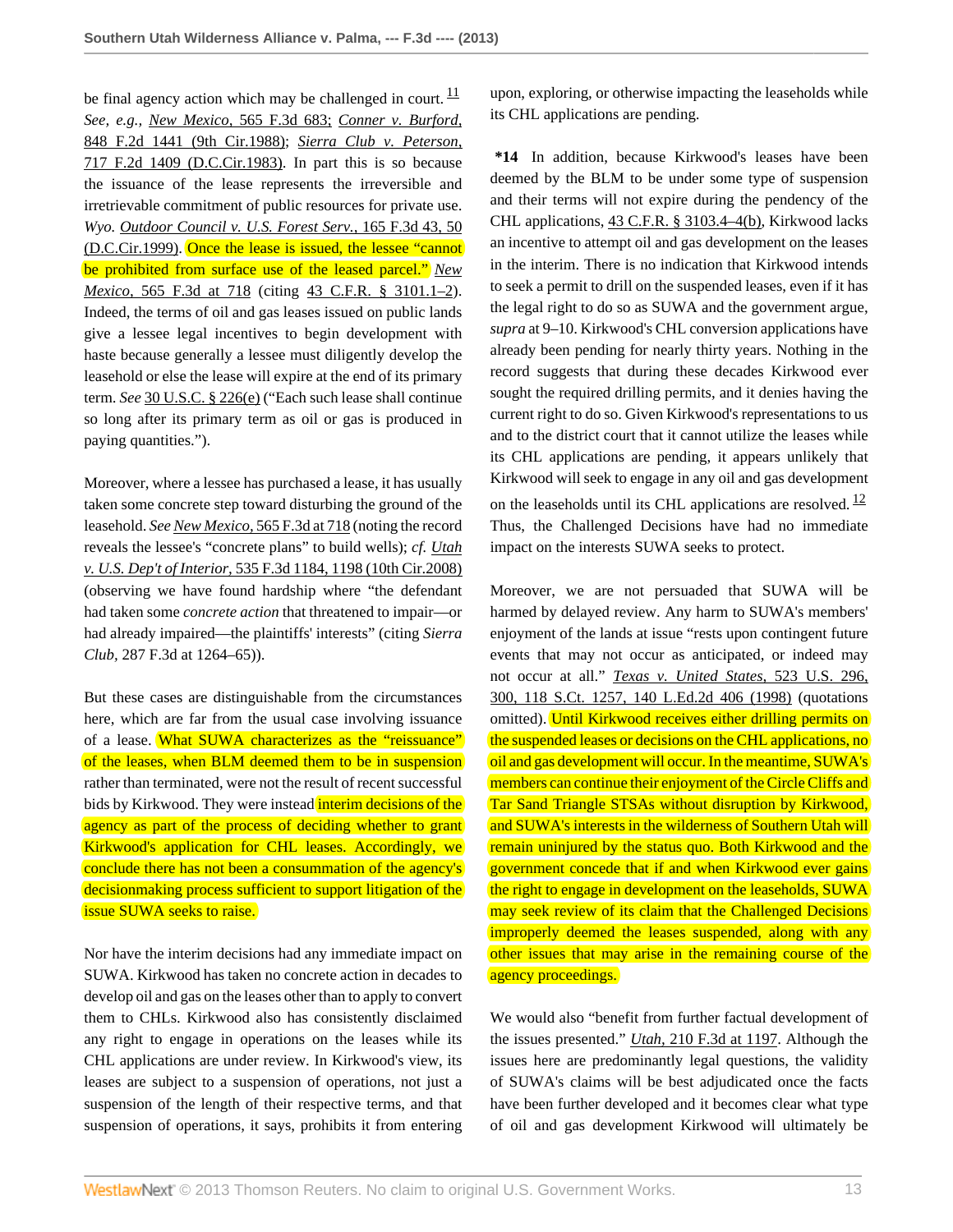allowed to engage in, if any. We should not resolve the issues raised by SUWA "unless and until it is determined what rights" Kirkwood has to engage in mineral extraction on the leaseholds. *[Tarrant Reg'l Water Dist.,](http://www.westlaw.com/Link/Document/FullText?findType=Y&serNum=2026084218&pubNum=506&originationContext=document&vr=3.0&rs=cblt1.0&transitionType=DocumentItem&contextData=(sc.Search)#co_pp_sp_506_1250)* 656 F.3d at 1250; *see also [Skull Valley Band of Goshute Indians v. Nielson,](http://www.westlaw.com/Link/Document/FullText?findType=Y&serNum=2004816952&pubNum=506&originationContext=document&vr=3.0&rs=cblt1.0&transitionType=DocumentItem&contextData=(sc.Search)#co_pp_sp_506_1237)* [376 F.3d 1223, 1237 \(10th Cir.2004\)](http://www.westlaw.com/Link/Document/FullText?findType=Y&serNum=2004816952&pubNum=506&originationContext=document&vr=3.0&rs=cblt1.0&transitionType=DocumentItem&contextData=(sc.Search)#co_pp_sp_506_1237) ("Fitness for judicial resolution may depend upon ... whether consideration of the issue would benefit from a more concrete setting ...." (internal quotation marks omitted)).

**\*15** There is simply too much uncertainty as to when and what type of drilling, if any, will occur on the thirty-nine contested leases. SUWA "will have ample opportunity later to bring its legal challenge at a time when harm is more imminent and more certain," *[Ohio Forestry Ass'n,](http://www.westlaw.com/Link/Document/FullText?findType=Y&serNum=1998108673&pubNum=780&originationContext=document&vr=3.0&rs=cblt1.0&transitionType=DocumentItem&contextData=(sc.Search)#co_pp_sp_780_734)* 523 U.S. at [734,](http://www.westlaw.com/Link/Document/FullText?findType=Y&serNum=1998108673&pubNum=780&originationContext=document&vr=3.0&rs=cblt1.0&transitionType=DocumentItem&contextData=(sc.Search)#co_pp_sp_780_734) and it will suffer no hardship from this delayed review. Accordingly, we conclude this suit is premature.

#### **IV.**

Because SUWA's claims are not ripe, we **REMAND** to the district court with instructions to dismiss this action without prejudice.

- <span id="page-13-0"></span>[1](#page-3-2) Southern Utah Wilderness Alliance, Natural Resources Defense Council, The Wilderness Society, National Parks Conservation Association, and Grand Canyon Trust.
- <span id="page-13-1"></span>[2](#page-4-0) In this opinion, unless otherwise indicated, we cite to the 2012 version of the Code of Federal Regulations.
- <span id="page-13-2"></span>[3](#page-4-1) The language of this regulation changed in 1990. The current version of  $43$  C.F.R. §  $3140.2-3(g)(1)$  states: Upon determination that the plan of operations is complete, the authorized officer shall suspend the term of the Federal oil and gas lease(s) as of the date that the complete plan was filed until the plan is finally approved or rejected. Only the term of the oil and gas lease shall be suspended, not any operation and production requirements thereunder.
- <span id="page-13-3"></span> $\frac{4}{1}$  $\frac{4}{1}$  $\frac{4}{1}$  The oil and gas leasing regulations found in 43 C.F.R. part 3100 are "applicable, as appropriate" to CHLs as well. 43 C.F.R. § 3140.1-4(e).
- <span id="page-13-4"></span>[5](#page-4-3) This interpretation of the Combined Hydrocarbon Leasing Act and its implementing regulations is consistent with BLM's interpretation. *See, e.g.,* Aplt. Supp. Authority (Jan. 25, 2012), *1984 Tar Sand Triangle Draft Environmental Impact Statement* at 4–117 ("Any

existing federal oil and gas leases not converted to combined hydrocarbon leases would remain valid oil and gas leases until the expiration of their original term and could still be developed for oil and gas."); Letter from BLM to Altex Oil Corp. and Devon SFS Operating, Inc., Re: UTU–72405 (Jan. 10, 2002), Supp.App. at 90 ("If you no longer wish to convert the oil and gas leases into a CHL, ... the suspensions will be lifted on the oil and gas leases, and they will revert to their individual lease terms.").

- <span id="page-13-5"></span> $\frac{6}{9}$  $\frac{6}{9}$  $\frac{6}{9}$  A single application for CHL conversion could include multiple leases. Two of the applications, UTU–72405 and UTU–73098, include leases within the Tar Sand Triangle STSA. UTU–72405 includes six of the challenged leases. UTU–73098 includes eight of the challenged leases. The third application, UTU72120, includes leases within the Circle Cliffs STSA, twentyfive of which are being challenged by SUWA. Although each of the applications also includes some leases that have not been challenged by SUWA, we only discuss the thirty-nine leases at issue in this case.
	- SUWA moved to intervene in the appeal, but IBLA denied the motion. Instead, SUWA submitted an amicus brief for each appeal. In its amicus brief, SUWA raised the same arguments that it raises in this litigation. *See Kirkwood,* 175 IBLA at 301, 303.

<span id="page-13-6"></span>[7](#page-6-0)

- <span id="page-13-7"></span> $\frac{8}{9}$  $\frac{8}{9}$  $\frac{8}{9}$  Because the district court permitted SUWA to submit supplemental affidavits to demonstrate standing, we consider those affidavits as well. *See Warth,* [422 U.S.](http://www.westlaw.com/Link/Document/FullText?findType=Y&serNum=1975129820&pubNum=780&originationContext=document&vr=3.0&rs=cblt1.0&transitionType=DocumentItem&contextData=(sc.Search)#co_pp_sp_780_502) [at 502](http://www.westlaw.com/Link/Document/FullText?findType=Y&serNum=1975129820&pubNum=780&originationContext=document&vr=3.0&rs=cblt1.0&transitionType=DocumentItem&contextData=(sc.Search)#co_pp_sp_780_502) (examining "all materials of record" when evaluating standing).
- <span id="page-13-8"></span>[9](#page-8-1) We are unpersuaded by Kirkwood's claim that Mr. Bloxham's employment at SUWA disqualifies him from declaring his personal interests, as a member of SUWA, in the environment of Southern Utah and in this controversy in particular. Mr. Bloxham's declarations demonstrate a longstanding interest in the environment and in the natural beauty of Utah. His personal interests align, rather than conflict, with those of his employer. Because Mr. Bloxham is also a member of the other plaintiff organizations, our analysis is the same for all of these organizations.
- <span id="page-13-9"></span> $10$  We sometimes articulate our ripeness review as proceeding under a three-factor test, *see, e.g., [Sierra](http://www.westlaw.com/Link/Document/FullText?findType=Y&serNum=2002269121&pubNum=506&originationContext=document&vr=3.0&rs=cblt1.0&transitionType=DocumentItem&contextData=(sc.Search)#co_pp_sp_506_1262) [Club v. U.S. Dep't of Energy,](http://www.westlaw.com/Link/Document/FullText?findType=Y&serNum=2002269121&pubNum=506&originationContext=document&vr=3.0&rs=cblt1.0&transitionType=DocumentItem&contextData=(sc.Search)#co_pp_sp_506_1262)* 287 F.3d 1256, 1262–63 [\(10th Cir.2002\).](http://www.westlaw.com/Link/Document/FullText?findType=Y&serNum=2002269121&pubNum=506&originationContext=document&vr=3.0&rs=cblt1.0&transitionType=DocumentItem&contextData=(sc.Search)#co_pp_sp_506_1262) These two tests are essentially the same. *Id.* [at 1263 n. 3;](http://www.westlaw.com/Link/Document/FullText?findType=Y&serNum=2002269121&originationContext=document&vr=3.0&rs=cblt1.0&transitionType=DocumentItem&contextData=(sc.Search)) *Coal. for [Sustainable Res., Inc.,](http://www.westlaw.com/Link/Document/FullText?findType=Y&serNum=2001680578&pubNum=506&originationContext=document&vr=3.0&rs=cblt1.0&transitionType=DocumentItem&contextData=(sc.Search)#co_pp_sp_506_1250)* 259 F.3d [at 1250 n. 11.](http://www.westlaw.com/Link/Document/FullText?findType=Y&serNum=2001680578&pubNum=506&originationContext=document&vr=3.0&rs=cblt1.0&transitionType=DocumentItem&contextData=(sc.Search)#co_pp_sp_506_1250)